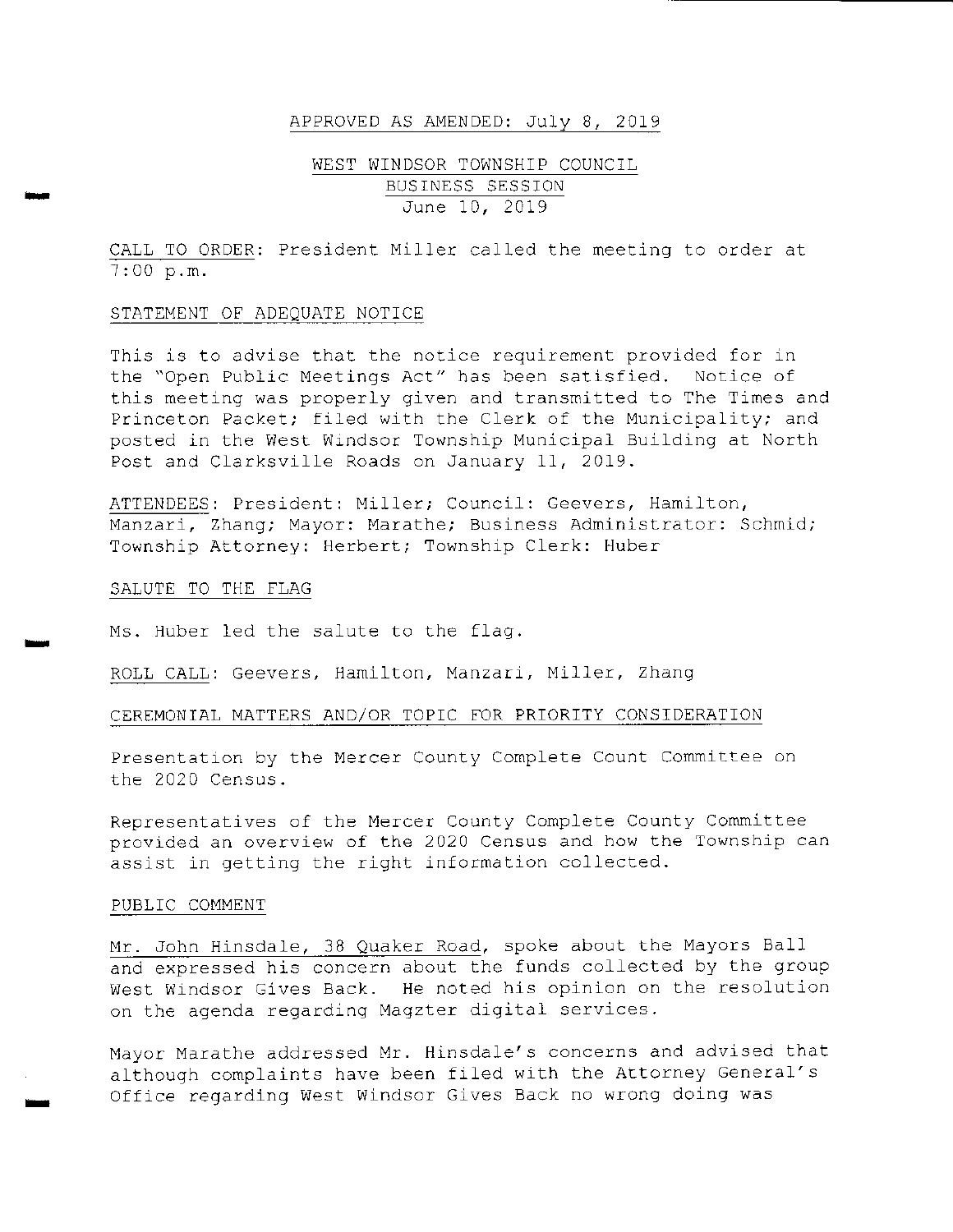Page 2 Business Session June 10, 2019

visa

.<br>أسيا

j<br>j

found and the case was dismissed. He advised that this group of residents who are helping raise funds for various non-profits in the Township are being beat up unfairly.

Ms. Manzari clarified that all funds collected were made directly to the non-profit and at no time did West Windsor Gives Back receive any contributions .

Ms. Hamilton requested that the correspondence from the Attorney General be sent to Council members .

Ms. Kathy Brennan, 1 Courtney Drive, thanked Council for revising the MOO with Magzter. She reviewed services the library provides and requested that the Township provide the library link on the Township web-site.

Ms . Yan Mei Wang, 41 Montgomery Street, advised that she has taken several courses at Rutgers University regarding road improvements . She suggested that the Township review other methods for road repair then the current method.

Mayor Marathe advised that the Township has already begun using different methods for road improvements .

#### ADMINISTRATION COMMENTS

Ms . Schmid announced that Public Works is currently in Zone <sup>2</sup> for brush pick-up.

## COUNCIL MEMBER COMMENTS

Mr. Zhang reported that he attended <sup>a</sup> youth leadership program, an art exhibition where the works of two artists from West Windsor art was shown. He encouraged everyone to work towards <sup>a</sup> suitable solution for the Whitewaters swim team matter.

Ms. Manzari reported that West Windsor Gives Back is sponsoring <sup>a</sup> fund raising event for the Princeton Junction Volunteer Fire Company on Wednesday, June 19th at Waterworks from 5:00 to 8:00 p. m.

Ms. Hamilton noted that everyone has the right to express their comments and that she encourages everyone to come forward. She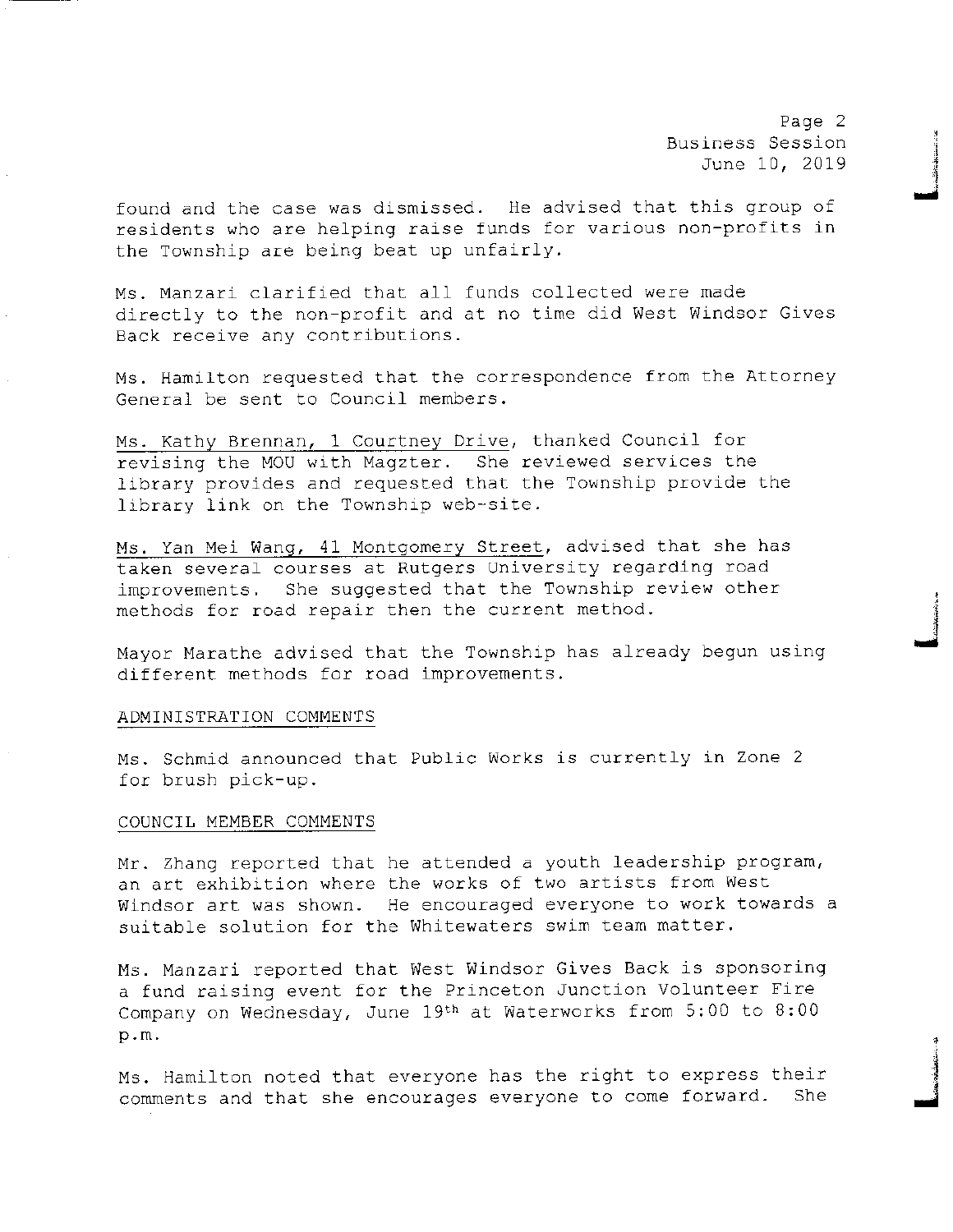Page 3 Business Session June 10, 2019

noted her frustration for the Whitewaters swim team and hopes that <sup>a</sup> resolution can be found going forward.

Mayor Marathe advised that the pool is an independent authority<br>and that no taxpayer money is used to support the facility. He and that no taxpayer money is used to support the facility. noted that the bonds for the original pool installation were paid off last year. Mayor Marathe advised that <sup>a</sup> form will be created for use of the pool for 2020 .

Ms . Geevers advised that the Township tried to help the swim team out . She advised that the Township has an Annual Road Improvement Program that continues to address the roadways throughout the Township.

#### CHAIR/ CLERK COMMENTS

i<br>iliyoo

r<br>Ere

President Miller advised she is pleased to hear that <sup>a</sup> form for the use of the pool will be made for 2020. She suggested that a discussion occur regarding the pool facility in the fall . President Miller advised that she too attended the events Mr. Zhang attended. She also noted that the Mayor, Mr. Zhang and herself attended earlier this evening the African American Parent Support Group Student Achievement Awards Program.

### PUBLIC HEARINGS

2019-16 BOND ORDINANCE PROVIDING FOR GENERAL IMPROVEMENTS AND REQUIRED UPGRADES TO THE SWIM POOL COMPLEX IN AND BY THE TOWNSHIP OF WEST WINDSOR, IN THE COUNTY OF MERCER, NEW JERSEY, APPROPRIATING \$25,200 THEREFOR AND AUTHORIZING THE ISSUANCE OF \$ 24 , 000 BONDS OR NOTES OF THE TOWNSHIP TO FINANCE PART OF THE COST THEREOF

President Miller opened the Public Hearing.

Motion to close public hearing: Manzari Second: Geevers RCV: aye Geevers aye Hamilton aye Manzari aye Zhang aye Miller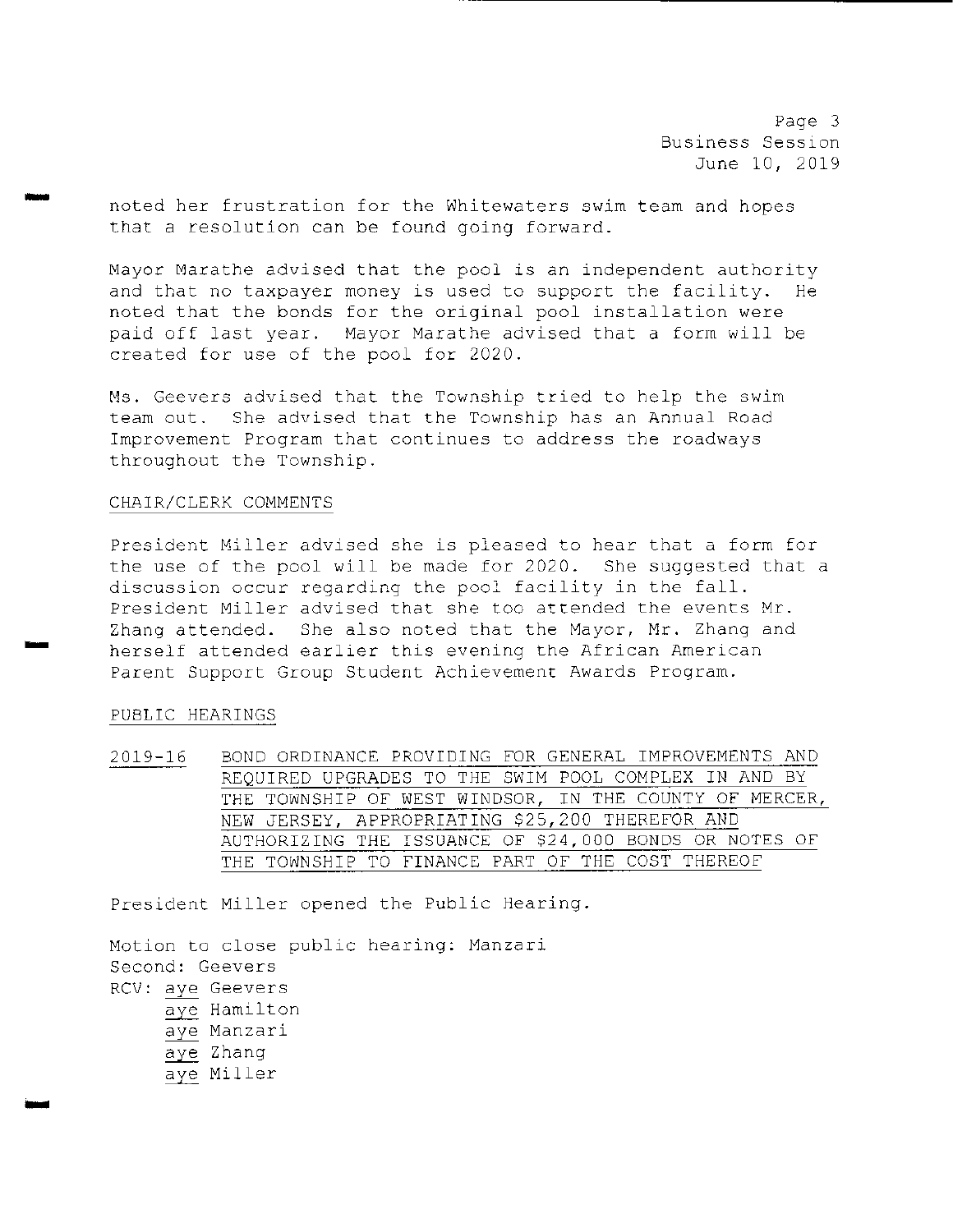Page <sup>4</sup> Business Session June 10, 2019

i

Si

Motion to adopt: Geevers Second: Manzari RCV: aye Geevers aye Hamilton aye Manzari aye Zhang aye Miller

2019-17 CAPITAL IMPROVEMENT ORDINANCE PROVIDING FOR VARIOUS CAPITAL IMPROVEMENTS AND OTHER RELATED EXPENSES IN OR FOR THE TOWNSHIP OF WEST WINDSOR, COUNTY OF MERCER, STATE OF NEW JERSEY, APPROPRIATING THE AMOUNT OF 459, 230 . 00

President Miller opened the Public Hearing.

Motion to close public hearing: Manzari Second: Geevers RCV: aye Geevers aye Hamilton aye Manzari <sup>1</sup> aye Zhang aye Miller Motion to adopt: Manzari Second: Geevers RCV: aye Geevers aye Hamilton aye Manzari

aye Zhang

 $\bar{.}$ 

 $\bar{z}$ 

aye Miller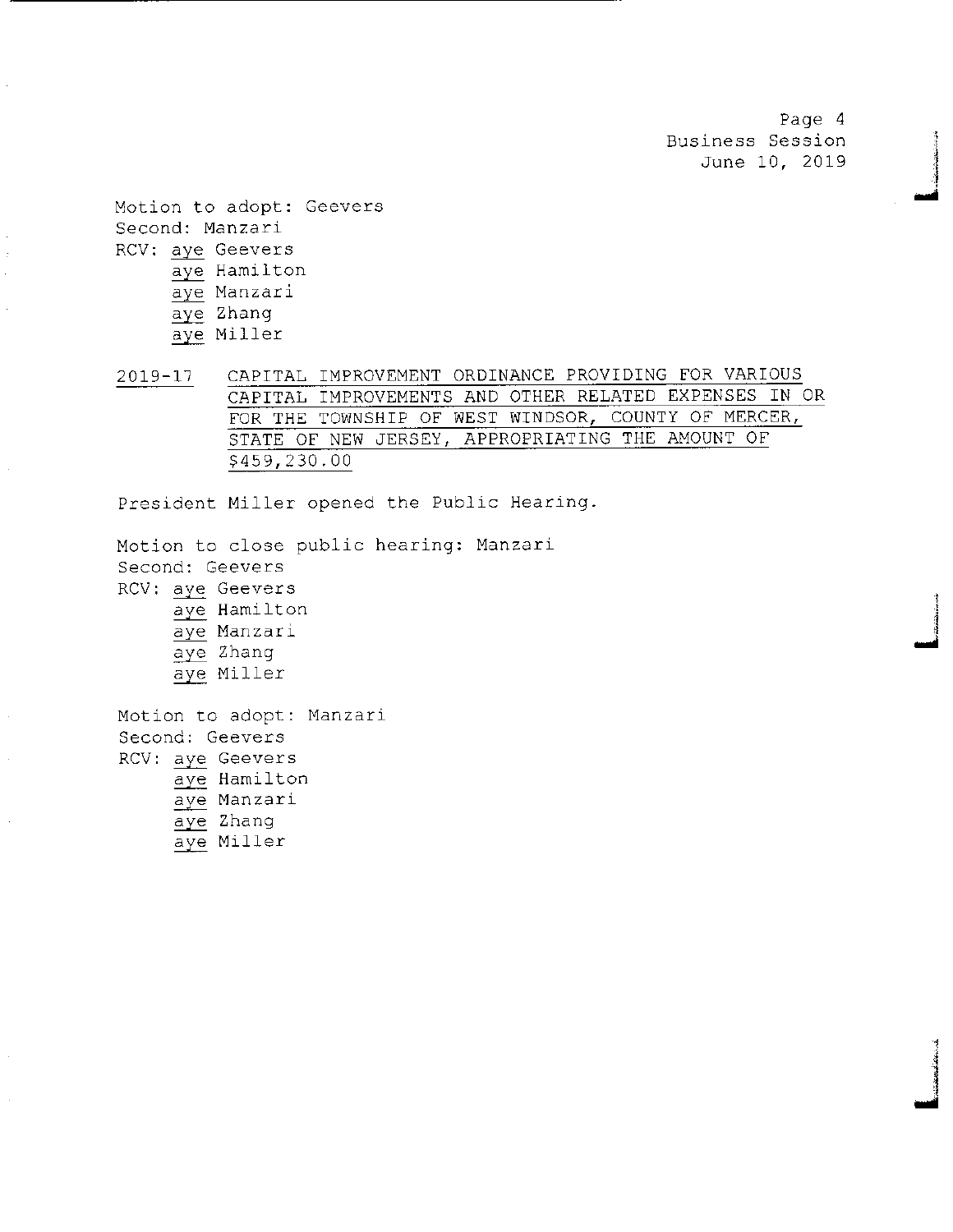Page 5 Business Session June 10, 2019

2019- 18 BOND ORDINANCE PROVIDING FOR VARIOUS CAPITAL IMPROVEMENTS IN AND BY THE TOWNSHIP OF WEST WINDSOR, IN THE COUNTY OF MERCER, NEW JERSEY, APPROPRIATING 5, 959, 800 THEREFOR AND AUTHORIZING THE ISSUANCE OF 5, 676, 000 BONDS OR NOTES OF THE TOWNSHIP TO FINANCE PART OF THE COST THEREOF

President Miller opened the Public Hearing.

Motion to close public hearing: Geevers Second: Manzari RCV: aye Geevers aye Hamilton aye Manzari aye Zhang aye Miller

Motion to adopt: Geevers Second: Manzari RCV: aye Geevers aye Hamilton aye Manzari aye Zhang aye Miller

## CONSENT AGENDA

### RESOLUTIONS

r<br>İmper

Sim

i<br>it

2019-R125 Endorsing the Application for Membership to the New Jersey State Firemen's Association for Linda J. Hill

2019- R126 Refund of Overpaid Property Taxes

### MINUTES

April 29, 2019 Closed Session  $#1 - as$  amended April 29, 2019 Business Session - as amended May 13, 2019 Business Session - as amended

BILLS & CLAIMS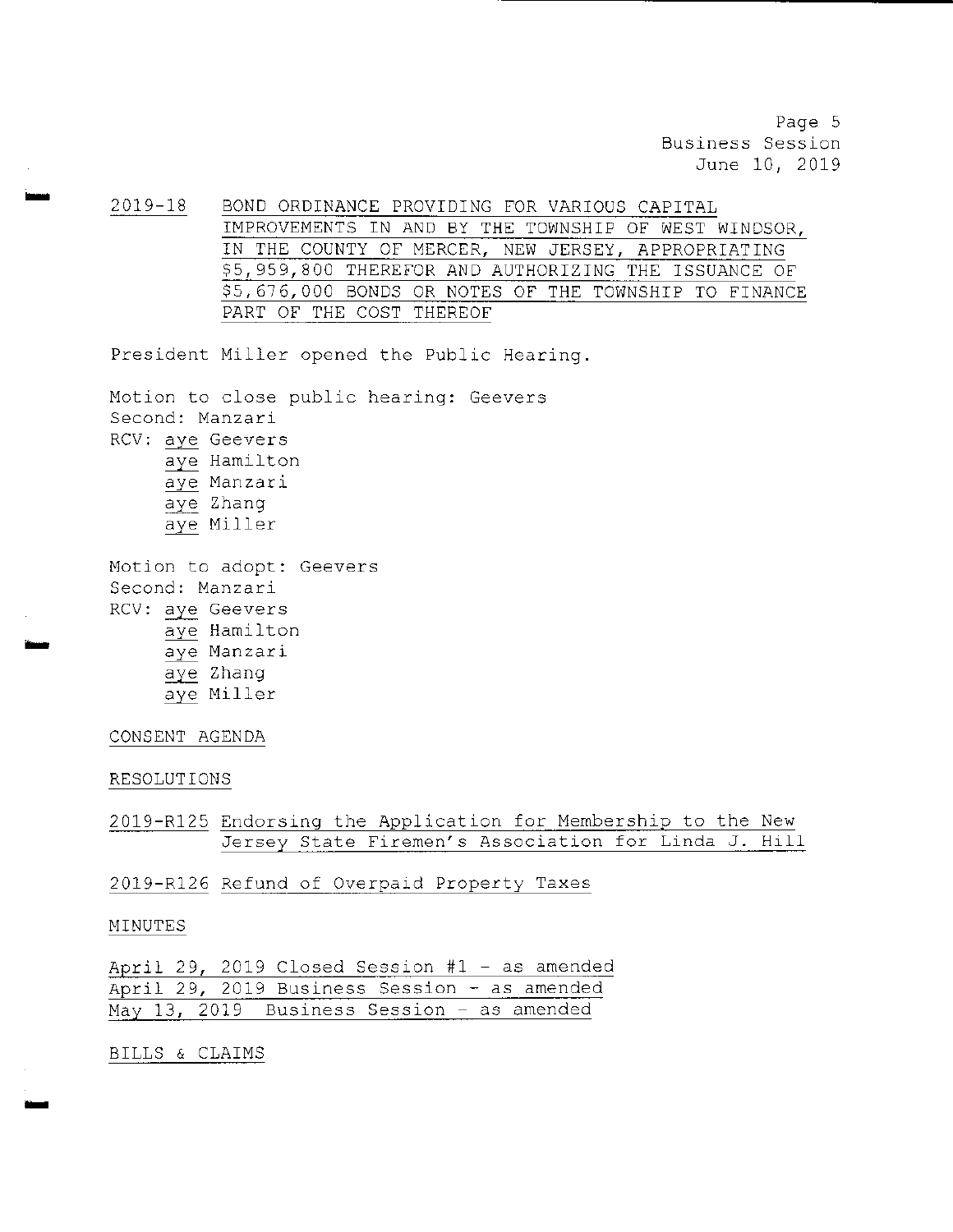Page 6 Business Session June 10, 2019

.<br>ألاسا

mommA

Motion to approve consent agenda: Manzari Second: Geevers RCV: aye Geevers aye Hamilton aye Manzari aye Zhang aye Miller

RECOMMENDATIONS FROM ADMINISTRATION AND COUNCIL/ CLERK

- 2019-R127 Authorizing the Mayor and Clerk to Execute the Middlesex County Shared Radio Network Agreement for Assistance with Communications in Emergencies between West Windsor, Plainsboro and Middlesex County
- 2019-R128 Authorizing the Mayor and Clerk to Execute the Land Development Performance Agreement with Princeton Ascend Properties LLC for Block 12.04, Lot 25, PB 16-05

2019-R129 Renewal of 2019-2020 Liquor Licenses

Motion to approve Resolutions 2019-R127 through 2019-R129: Manzari Second: Zhang RCV: aye Geevers aye Hamilton aye Manzari aye Zhang aye Miller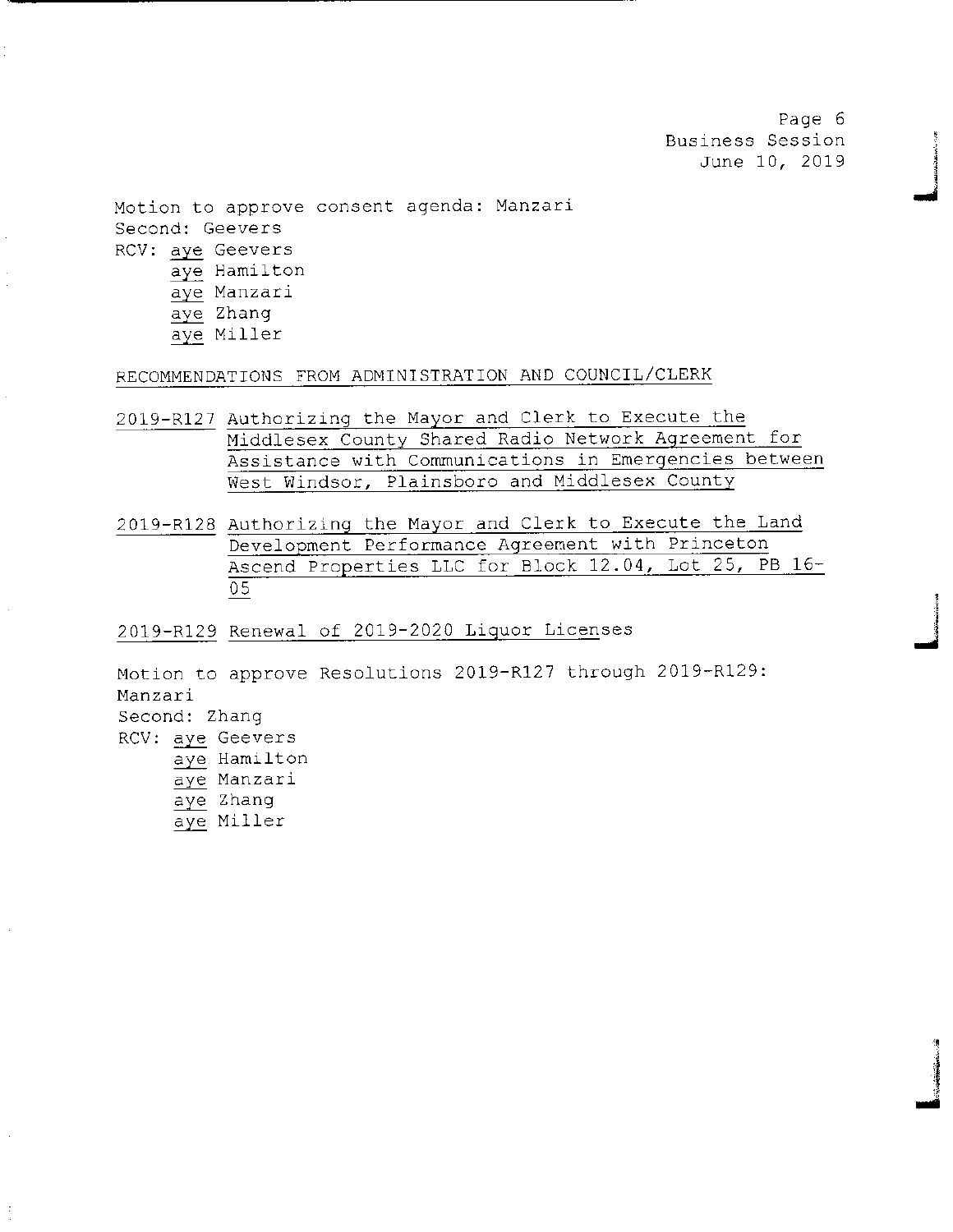Page <sup>7</sup> Business Session June 10, 2019

## 2019- R124 Authorizing the Mayor to execute <sup>a</sup> Memorandum of Understanding with Magzter Inc. to Offer Free Digital Publication Newsstand to the Residents of West Windsor

President Miller thanked everyone who helped on the Memorandum of Understanding. She noted that she has received both positive and negative comments on this service .

Ms . Geevers thanked everyone who assisted with amending the Memorandum of Understanding and noted that it is Council' s job to protect the Township.

Mr. Zhang acknowledged the hard work done by his colleagues, but noted he is still uncomfortable and will abstain on this matter.

Ms. Hamilton noted her concerns with public/private partnerships and noted it is very nice that Magzter' s owner wants to do something for the residents of West Windsor. She advised that she will be voting no on this and that the Township needs to set policies regarding this type of request going forward.

Ms . Manzari advised she will be voting yes and that this is <sup>a</sup> good thing for the residents and she sees no issues .

Mayor Marathe again expressed that this is no different than having your name on <sup>a</sup> scoreboard in town. He advised that this is not promoting the company but the Township.

Motion to approve: Manzari Second: Geevers RCV: aye Geevers NAY Hamilton aye Manzari Zhang - abstain aye Miller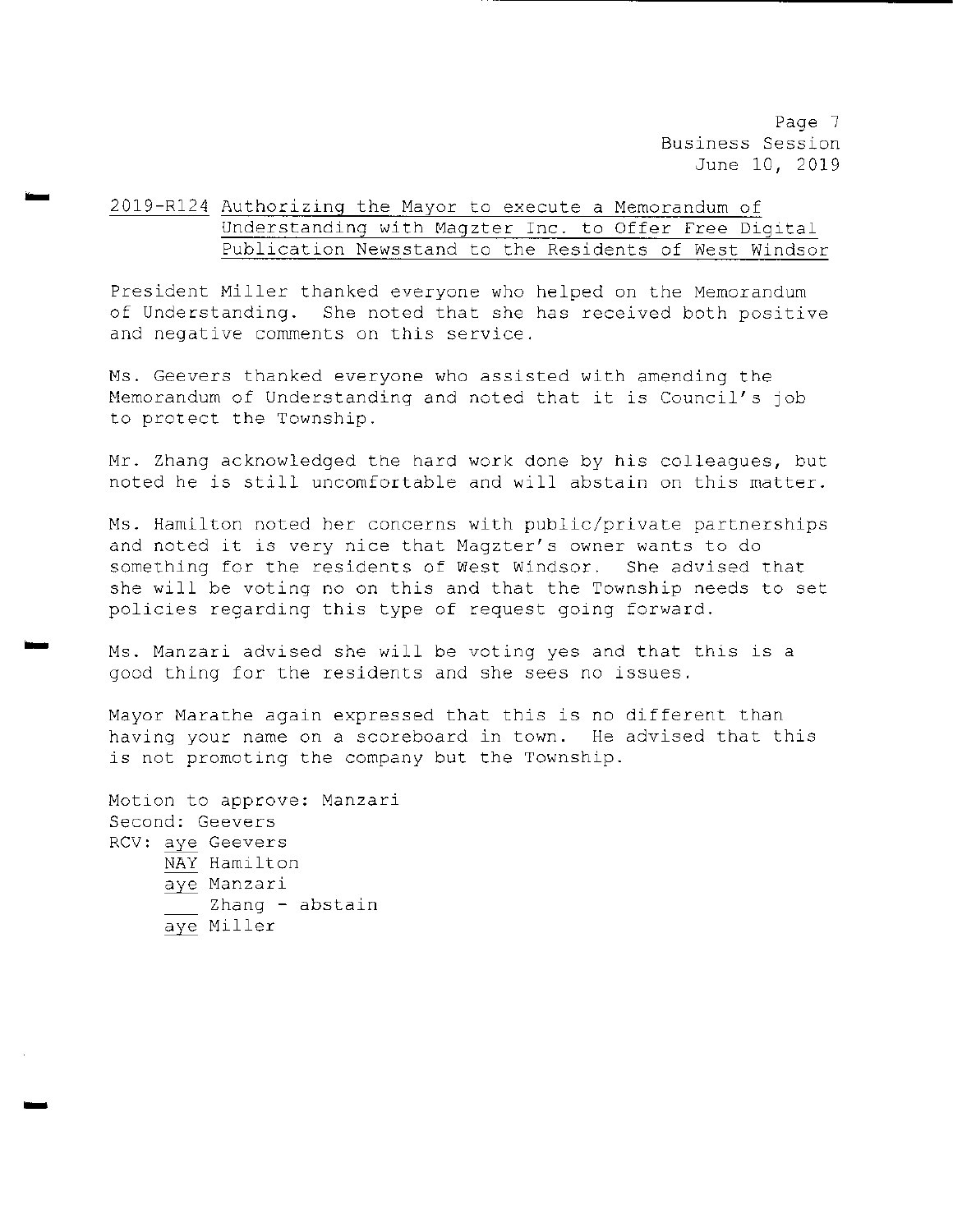Page 8 Business Session June 10, 2019

sj

r

#### INTRODUCTION OF ORDINANCES

## 2019-19 AN ORDINANCE AMENDING AND SUPPLEMENTING CHAPTER 82 "FEES" SECTION 82-4 - CONSTRUCTION FEES OF THE CODE OF THE TOWNSHIP OF WEST WINDSOR

Motion to Introduce: Manzari Second: Zhang RCV: aye Geevers aye Hamilton aye Manzari aye Zhang aye Miller

PUBLIC HEARING: June 24, 2019 Business Session

2019-20 AN ORDINANCE AMENDING AND SUPPLEMENTING CHAPTER 82 "FEES" SECTION 82-5 - ELECTRICAL SUBCODE FEES OF THE CODE OF THE TOWNSHIP OF WEST WINDSOR

Motion to Introduce: Manzari Second: Zhang RCV: aye Geevers aye Hamilton aye Manzari aye Zhang aye Miller

PUBLIC HEARING: June 24, 2019 Business Session

#### ADDITIONAL PUBLIC COMMENT

NONE

COUNCIL REPORTS/ DISCUSSION TOPICS/ NEW BUSINESS

Ms . Geevers advised that at the Planning Board meeting cn June 12th there will be four proposals for solar projects in Carnegie Center.

Mr. Zhang advised that the Environmental Commission submitted their Silver Certification for Sustainable New Jersey.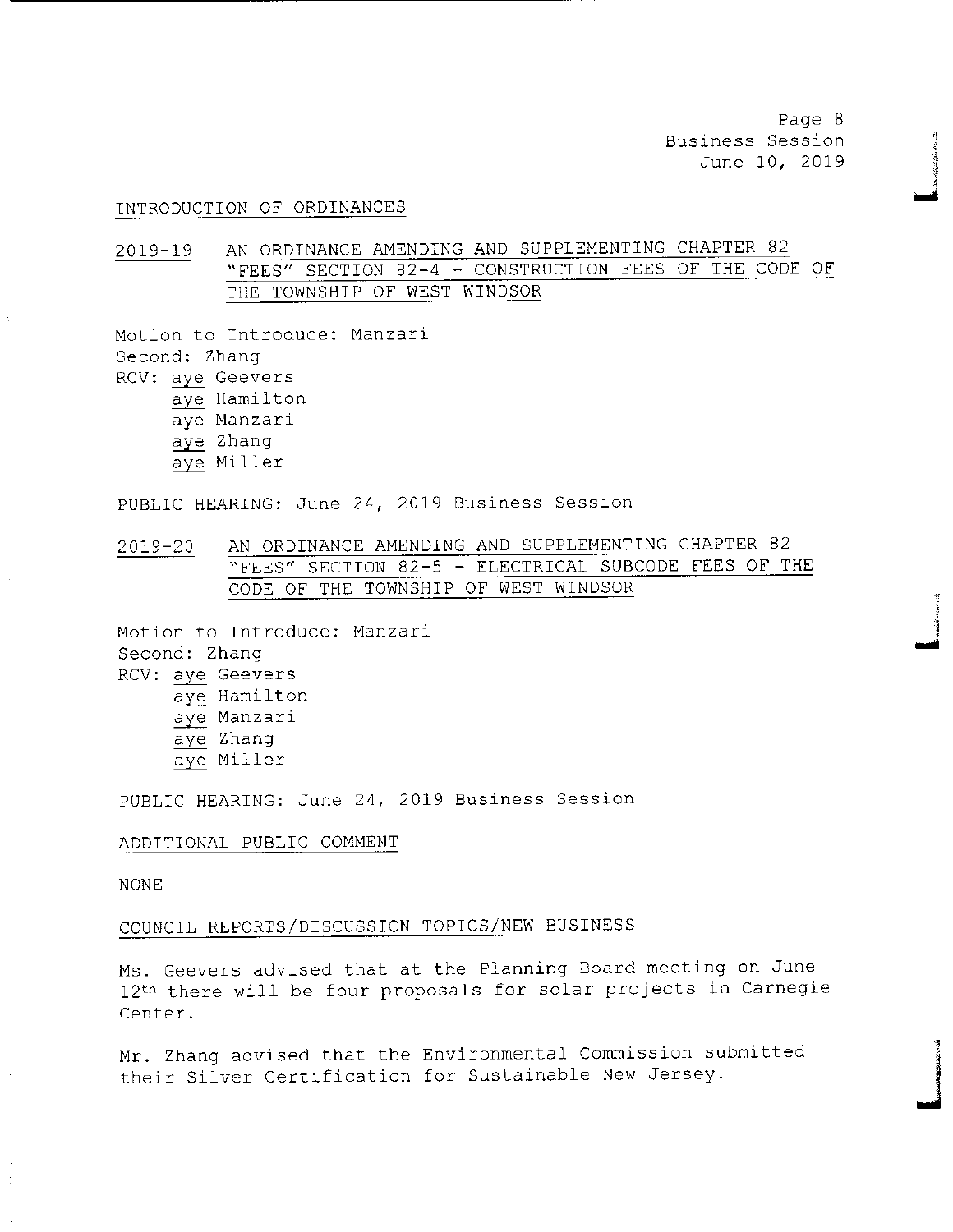Page 9 Business Session June 10, 2019

President Miller advised that the Affordable Housing Committee reviewed the project next to Princeton Ascend on Princeton-Hightstown Road and will be advising the Planning Board that it is not compliant with current affordable housing standards, having only 1 bedroom units throughout. She noted that the Committee also reviewed the Mack Cali projects on both sides of Meadow Road and that they will be providing comments on this development as well to the Planning Board.

#### ADMINISTRATION UPDATES

None

mm

ADJOURNMENT

Meeting was adjourned by President Miller.

The meeting was adjourned at 8:54 p.m.

 $\frac{N}{Gay M. Huber}$  Gay M. Huber

Township Clerk Council President

West Windsor Township Nest Windsor Township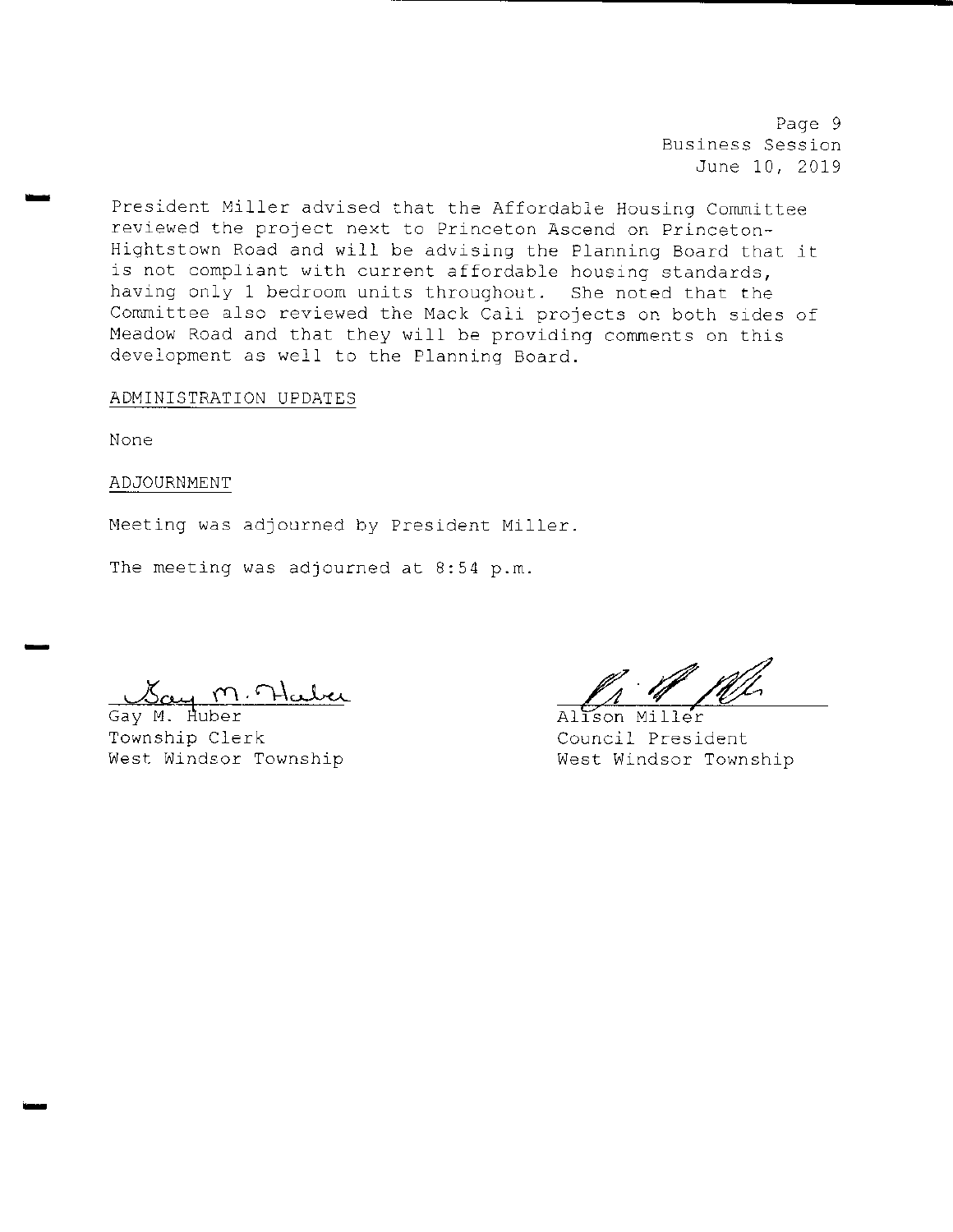$\frac{1}{2}$ 

 $\frac{1}{2}$ 

 $\frac{1}{\sqrt{2}}$ 

 $\frac{1}{2}$ 

 $\frac{1}{\sqrt{2}}$ 

ان التشخصياتية.<br>1

**ready** 

r's Contractor (1985)

 $\mathcal{L}^{\text{max}}_{\text{max}}$  and  $\mathcal{L}^{\text{max}}_{\text{max}}$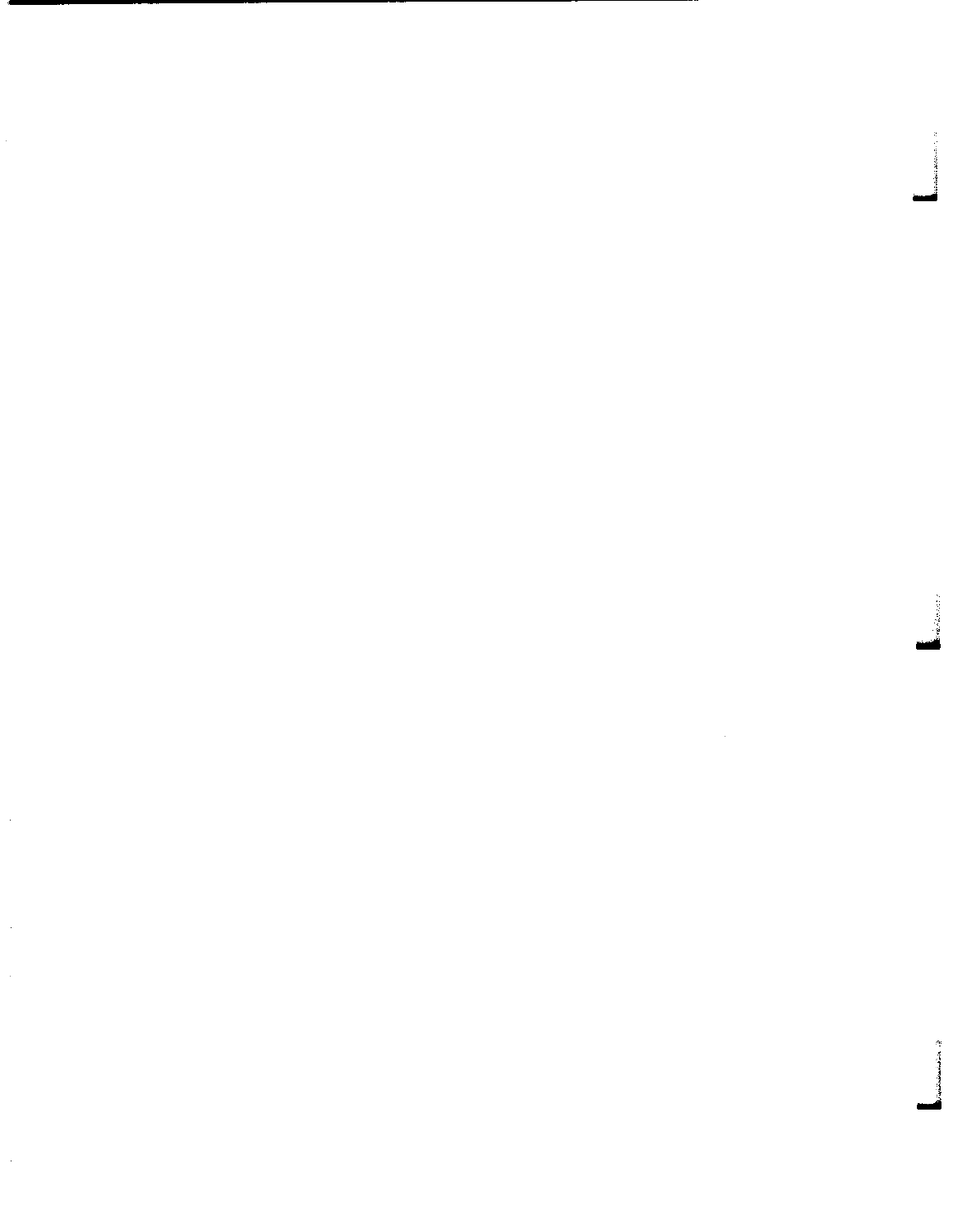11=-

NISI

M

## List of Bills - ( 100001) CASH - PNC - CURRENT DISBURSEMENTS CURRENT FUND

Meeting Date: 06/10/2019 For bills from 05/28/2019 to 06/09/2019

| Check∦ | Vendor                               | Description                                                                                                                            |          | Account PO Payment Check Total |          |
|--------|--------------------------------------|----------------------------------------------------------------------------------------------------------------------------------------|----------|--------------------------------|----------|
|        | $71244$ $1685 - ADP$ , LLC           | PO 52285 2019 BLANKET - COMPANY CODE: 10-N-1<br>$10508212$ DATA PROCESSING - O.E.                                                      | 822.09   | 822.09                         | 822.09   |
|        |                                      | 71245 41 - AL'S SUNOCO COME DE PO 52119 2019 BLANKET - VEHICLE MAINTENANCE<br>10518278 POLICE - VEHICLE REPAIR                         | 1,704.64 | 1.704.64<br>1,704.64           |          |
|        | 71246 135 - ALEX DRUMMOND            | PO 52856 REIMBURSEMENT FOR TITLE & REGISTRAT<br>10540226 PUBLIC WORKS - LICENSE/CERTIFICATION                                          | 60.00    | 60.00                          | 60.00    |
|        | $71247$ $135 - \text{ALEX DRUMMOND}$ | PO 52904 REIMBURSEMENT FOR TITLE & REGISTRAT<br>10540226 PUBLIC WORKS - LICENSE/CERTIFICATION                                          | 60.00 -  | 60,00                          | 60.00    |
|        | 10538278                             | 71248 761 - AMERICAN TIRE & AUTO CARE PO 52797 OIL CHANGE & FILTER SERVICE FOR 201<br>CONST OFFL - VEHICLE REPAIR                      | 28.60    | 28.60                          | 28.60    |
|        |                                      | 71249 761 - AMERICAN TIRE & AUTO CARE 90 52798 NEW INTERSTATE BATTERY FOR 2015 JEE<br>10538278 CONST OFFL - VEHICLE REPAIR             | 157.76   | 157.76                         | 157, 76  |
|        | $71250$ 5903 - AMY HOPF              | TAX OVERPMT - BL 68, LOT 11 12 BERR<br>101120 TAX OVERPAYMENTS                                                                         | 1,753.32 | 1,753.32<br>1,753.32           |          |
|        | 10540278                             | 71251 819 - BUCKS COUNTY INTERNATIONAL INC. PO 52160 2019 BLANKET-AUTOMOTIVE PARTS FOR H<br>PUBLIC WORKS - VEHICLE REPAIR              | 317.66   | 317.66<br>317.66               |          |
|        |                                      | 71252 961 - BURLINGTON CO. BOIT 60 70 52915 C. ORAVSKY ATTENDANCE - CONFINED SP<br>10514272 EMERGENCY SERVICES - TRAINING/EDUCA.       | 128.00   | 128.00                         | 128.00   |
|        | 10540278                             | 71253 3583 - CAMPBELL FREIGHTLINER, LLC 60 52132 2019 BLANKET AUTOMOTIVE PARTS FOR H<br>PUBLIC WORKS - VEHICLE REPAIR                  | 215.32   | 215.32<br>215.32               |          |
|        |                                      | 71254 2925 - CANDACE WOODWARD-CLOUGH PO 52059 2019 BLANKET - BALLROOM DANCING CLA<br>10524210 SENIOR CITIZEN - CONSULTANT FESS         | 400.00   | 400.00<br>400.00               |          |
|        | $71255$ $1759$ - CDW GOVERNMENT INC. | PO 52118 2019 BLANKET - PURCHASE OF TONER, I                                                                                           | 2,745.00 | 2,745.00<br>2,745.00           |          |
|        | 10518357                             | 71256 1254 - CHRISTOPHER VAN NESS<br>PC 52872 2019 CLOTHING ALLOWANCE<br><i>POLICE - UNIFORMS</i>                                      | 629.54   | 629.54                         | 629.54   |
|        | 10504274 ADM - TUITION               | 71257 1254 - CHRISTOPHER VAN NESS 200 2019 EDUCATION REIMBURSEMENT - SPRI                                                              | 1,911.48 | 1,911.48                       | 1,911.48 |
|        | 10514278                             | 71258 5747 - CIOCCA CHEVROLET OF FRINCETON PO 52349 2019 BLANKET - VEHICLE REPAIR<br><i><b>SMERGENCY SERVICES - VEHICLE REPAIR</b></i> | 124.95   | 124.95<br>124.95               |          |
|        |                                      | 71259 4165 - COACHING SYSTEMS, LLC 60 62817 CEVO 3 AMBULANCE RESPONSE 800K<br>10514272 EMERGENCY SERVICES - TRAINING/EDUCA.            | 213.56   | 213.56                         | 213.56   |
|        | $71260$ $162 - COMCAST$              | PO 52039 2019 BLANKET A/C#8499 05 245 013271<br>10504268 ADM - TECH/COMPUTER SRVCS                                                     | 146.85   | 146.86                         | 146.85   |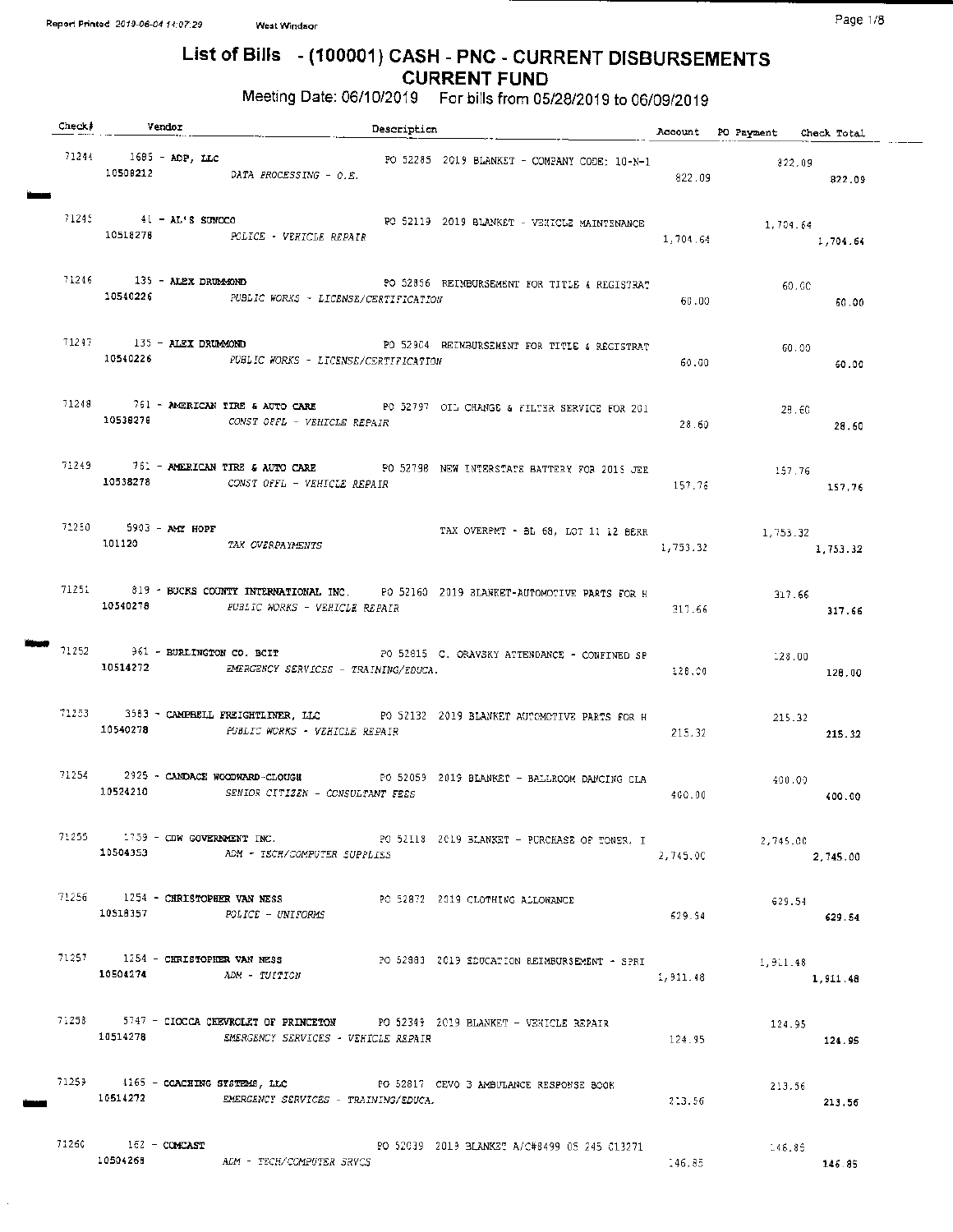$\sim$   $\sim$   $\sim$ 

and and

## List of Bills - ( 100001) CASH - PNC - CURRENT DISBURSEMENTS CURRENT FUND

Meeting Date: 06/10/2019 For bills from 05/28/2019 to 06/09/2019

| Check# Vendor           | Description                                                                                                                                                                   |                      | Account PO Payment Check Total |          |  |
|-------------------------|-------------------------------------------------------------------------------------------------------------------------------------------------------------------------------|----------------------|--------------------------------|----------|--|
|                         | 103.52 162 - <b>CONCAST</b><br>2019 BLANKET A/C#8499 05 245 028730 103.52 103.52<br>10504268 ADM - TECH/COMPUTER SRVCS                                                        |                      |                                |          |  |
| 71262 162 - COMCAST     | PO 52044 2019 BLANKET A/C#8499 5 245 0042258<br>10504268 ADM - TECH/COMPUTER SRVCS                                                                                            | <b>B.91</b>          | 8.91                           | 8.91     |  |
|                         | 71263 6190 - COMONST BUSINESS <b>DESAULTS EN 2018 CONTRACT AS PER RESOLUTION</b> 2016 5,461.45<br>10504268 ADM - TECH/COMPUTER SRVCS<br>10556270 UTILITY EXPENSES - TELEPHONE | 4, 172, 49           | 1,288.96 5,461.45              |          |  |
|                         | 71264 3103 - COMMUNITY NEWS SERVICE THE REPORT OF S2802 ADVERTISEMENT FOR MAY 18, 2019 DUMP<br>101105 APPROPRIATION RESERVE- GRANT FUNDS                                      | 538.00               | 538.00<br>538.00               |          |  |
|                         | 71265 5113 - CONSTELLATION NEWENERGY, INC. PO 52438 2019 BLANKET - ELECTRIC/GAS 410.40 310.40 310.40 10566215<br>10556215 UTILITY EXPENSES - ELECTRIC/NATURAL GAS             |                      | 810.40                         |          |  |
|                         | 71266 2525 - CRESTON HYDRAULICS 60 PO 52167 2019 BLANKET - BYDRAULIC PARTS/SITTI<br>10540266 PUBLIC WORKS - TECH/SPEC EQUIP MAINT                                             | 1,096.22             | 1,096.22                       | 1,096.22 |  |
|                         | 71267 1936 - 8.2. LOCHEN 20 52868 5/23/19 - 5/31/19 GENERAL CLEANING<br>10553204 BLDG & GROUNDS - BLDG REPAIR & MAINT                                                         | 720.00               | 720.00<br>720.00               |          |  |
|                         | 71268 1936 - S.P. LOCKEN COMMERCIAL CHARGES AND SANITIZING @ M<br>10553204 BLDG & GROUNDS - BLDG REPAIR & MAINT                                                               | 300.00               | 300.00                         | 300,00   |  |
|                         | 71269 3612 - DANIEL LATHAM<br>PO 52665 - 2019 BLANKET - QUARTERLY REIMBURSEM<br>10556270 UTILITY EXPENSES - TELEPHONE                                                         | 89.85                | 89.85                          | 89.85    |  |
| 71270 1941 - DANNY MOHR | REIMBURSE FOR EYE EXAM AND/OR CORRE<br>10551280 GROUP INSURANCE - VISION CARE                                                                                                 | 356.00               | 356.00                         | 356.00   |  |
|                         | 71271 422 - DISTEFANO PLUMBING INC.<br>PO 52826 REPLACE WOMEN'S BATHROOM FAUCET ON<br>10553204 BLDG & GROUNDS - BLDG REPAIR & MAINT                                           | 310.00               | 310.CO                         | 310.00   |  |
|                         | 71272 422 - DISTEFANO PLUMBING INC. PO 52836 SERVICE CALL 5/6 @ SENIOR CENTER FO<br>10553204 BLDG & GROUNDS - BLDG REPAIR & MAINT                                             | 391.10               | 391.10                         | 391.10   |  |
|                         | 71273 5056 - DOMINICK J. FIORE 600 PO 52874 2019 BOOT REIMBURSEMENT - AMAZON.CO<br>$10518357$ $POLICE - UNIFOR4S$                                                             | 130.00               | 130.00                         | 130.00   |  |
|                         | 71274 4978 - DOUGLAS FRUEH 1 1 2010 11:46 2019 BLANKET - QUARTERLY REIMBURSEM<br>10556270 UTILITY EXPENSES - TELEPHONE                                                        | 90.CC                | 90.00                          | 90.00    |  |
|                         | 71275 1940 - DOUGLAS MONTGOMERY FO 52849 REIMBURSEMENT FOR 2019 BLUELINE K9<br>10518272 POLICE - TRAINING/EDUCATIONAL                                                         | 295.00               | 295.00                         | 295.00   |  |
| 10512560                | 71276 1633 - ESI EQUIPMENT INC. 20 32783 ANNUAL CONTRACT TO PERFORM PREVENTI<br>SUPP FIRE SERVICES PROGRAM - PJ VOL FIRE<br>10512561 SUPP FIRE SERVICES PROGRAM - WW VOL FIRE | 3,105.00<br>1,367.00 | 4,472.00<br>4,472,00           |          |  |

فتفتيد يتقييد والزواد

المقاط القائمات

 $\mathbb{R}^{n \times n}$ 

 $\sim$  $\sim 10$  11.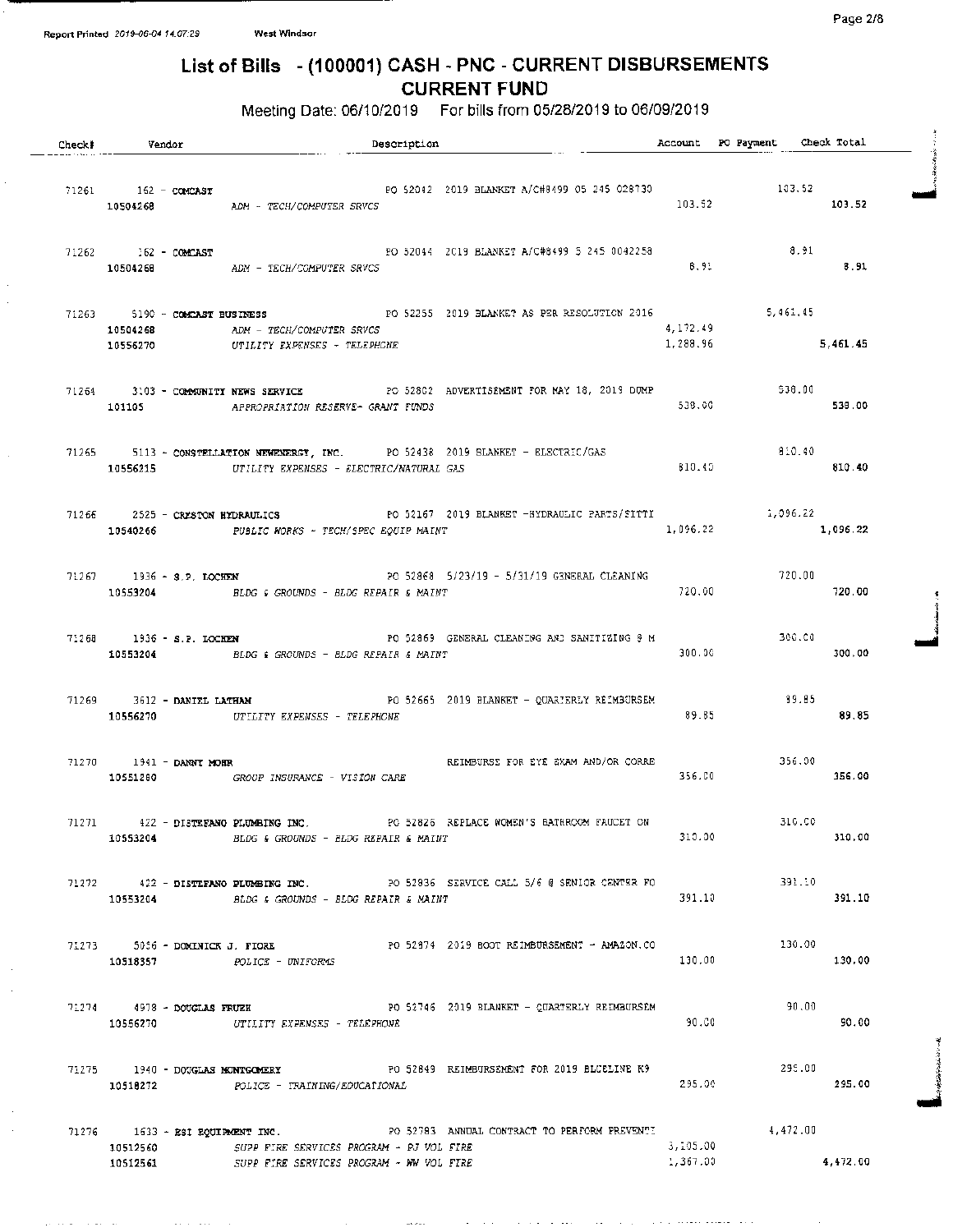# List of Bills - ( 100001) CASH - PNC - CURRENT DISBURSEMENTS CURRENT FUND

Meeting Date: 06/10/2019 For bills from 05/28/2019 to 06/09/2019

|  | Check# Vendor                                | Description                                  |                                                                                                 |            | Account PO Payment Check Total     |
|--|----------------------------------------------|----------------------------------------------|-------------------------------------------------------------------------------------------------|------------|------------------------------------|
|  |                                              | 10544266 FACILITIES - TECH/SPEC EQUIP MAINT  | 71277 <958 - FDR HITCHES TO S2804 CABLES FOR TRAILER - PER ESTIMATE #                           | 38.23      | 38.23<br>38.23                     |
|  |                                              | 10540278 PUBLIC WORKS - VEHICLE REPAIR       | 71278 2792 - FREEHOLD FORD 20 13 2019 BLANKET - NON OEM AUTOMOTIVE 2                            | 75.94      | 75.94                              |
|  |                                              | 10551299 GROUP INSURANCE - MISC SERVICES     | 71279 3493 - FRENKEL & COMPANY PO 52117 BLANKET PER RESOLUTION 2018-R198 HE                     | 2,500.00   | 2,500.00<br>$\frac{1}{2}$ , 500.00 |
|  |                                              | 10518357A (2018) POLICE - UNIFORMS           | 71280 5808 - GALLS PARENT HOLDINGS, LLC 60 52016 UNIFORM ITEMS FOR ALISON POLLINI               |            | 438.00<br>438.00 438.00            |
|  |                                              | 10553354 BLDG & GROUNDS - TECH/SPECIAL SUPP. | 71281 2812 - GATES FLAG & BANNER CO. INC. 20 52732 VARIOUS FLAGS FOR THE TOWNSHIP - PS 1,377.94 | 1,377,94   | 1.377.94                           |
|  | 71282 136 - HORIZON BLUE CROSS               | 10551299 GROUP INSURANCE - MISC SERVICES     | FO 51934 2019 BLANKET - GROUP # 00-03-06-31-<br>139,907.46                                      |            | 139,907.46 139,907.46              |
|  |                                              | 10551299 GROUP INSURANCE - MISC SERVICES     | 71283 136 - HORIZON BLUE CROSS 60 60 90 91935 2019 BLANKET - GROUP # 04-30-89289                | 13,650.60  | 13,650.60                          |
|  |                                              | 10551299 GROUP INSURANCE - MISC SERVICES     |                                                                                                 | 43, 012.38 | $43,012,38$<br>$43,012,38$         |
|  | $71285$ 136 - HORIZON BLUE CROSS<br>10551299 | GROUP INSURANCE - MISC SERVICES              | PO 51937 2019 BLANKET - GROUP # 50-89289 - A 162,925.43                                         |            | 162, 925. 43 162, 925. 43          |
|  |                                              | 10551299 GROUP INSURANCE - MISC SERVICES     | 71236 136 - <b>HORIZON BLUE CROSS PO 51938</b> 2019 BLANKET - GROUP # 85-86-89289 22,837.74     | 22,537.74  | 22,837.74                          |
|  |                                              | 10551299 GROUP INSURANCE - MISC SERVICES     | 71287 136 - HORIZON BLUE CROSS 6 6 1939 2019 BLANKET - GROUP # 10-11-20-21- 493,398.83          |            | 493, 398.83 493, 398.83            |
|  |                                              | 10524210 SENIOR CITIZEN - CONSULTANT FEES    | 71288 5749 - JAREK RADZIMIERSKI 30 32052 2019 BLANKET - INTERNATIONAL BALLEO                    | 800.00     | 300.00<br>800.00                   |
|  | 10518357 POLICE - UNIFORMS                   |                                              | 71289 1835 - JASON JONES COMPONERS DE PO 52870 2019 CLOTHING REIMBURSEMENT - TRENT              | 70.00      | 70.00 -<br>70.00                   |
|  | 71290 204 - JEM CLEANERS                     | 10518276 POLICS - UNIFORM CLEANING & RENTAL  | PO 52077 2019 BLANKET - UNIFORM CLEANING                                                        | 1,090.65   | 1,090.65<br>1.090.65               |
|  |                                              | 10556277 UTILITY EXPENSES - STREET LIGHTING  | 71291 731 - JERSEY CENTRAL POWER & LIGHT PO 52022 2019 BLANKET - ELECTRIC/GAS & STREE           | 7,599.79   | 7,599,79<br>7,599.79               |
|  |                                              | 10556270 UTILITY EXPENSES - TELEPHONE        |                                                                                                 | 90.00      | 90.00<br>90.00                     |
|  | $71293$ $5459$ - KELLY A. MONTECINOS         |                                              | PO 52866 REIMBURSEMENT FOR MILEAGE FOR 4/24                                                     |            | 87.20                              |

 $1.1.1.1.1.1.1$ 

 $\mathcal{L}(\mathcal{A},\mathcal{A})$  ,  $\mathcal{L}(\mathcal{A})$ المراجع والمساوي ويتسعون ويتقارب الماريان

 $\sim$  100 km s and the second continuously as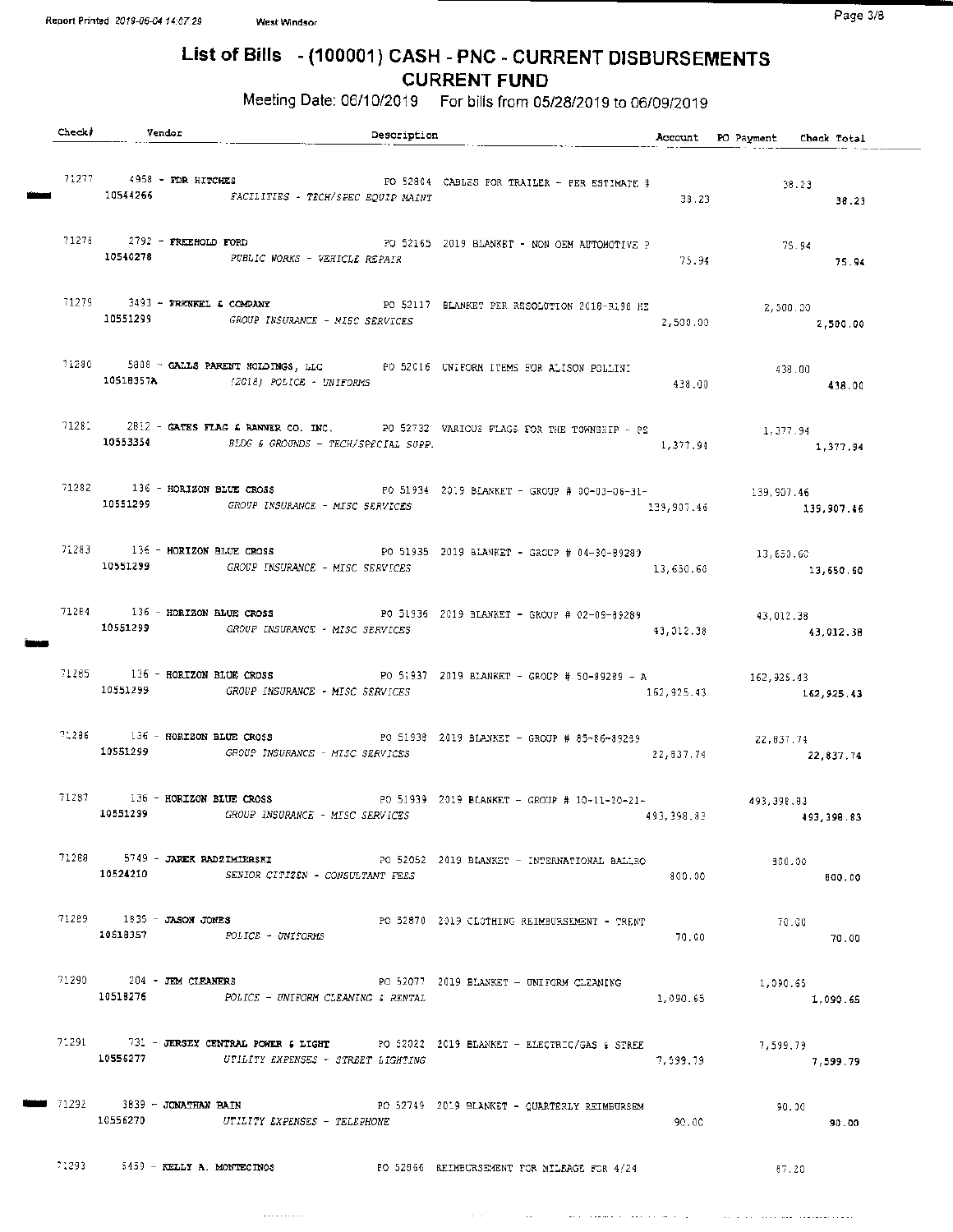$\ldots$  . . . . .

 $1.1.1.1.1.1$ 

 $\ddotsc$ 

and a series are

## List of Bills - ( 100001) CASH - PNC - CURRENT DISBURSEMENTS CURRENT FUND

Meeting Date: 06/10/2019 For bills from 05/28/2019 to 06/09/2019

| Check# Vendor                                      | Description                                                                                                                                            |                  | Account PO Payment Check Total |          |                    |
|----------------------------------------------------|--------------------------------------------------------------------------------------------------------------------------------------------------------|------------------|--------------------------------|----------|--------------------|
|                                                    | 10510273 COLLECTION - TRAVEL EXPENSES                                                                                                                  | 87.20            |                                | 87,20    |                    |
| 71294 3477 - RELLY RENNY                           | PO 52060 2019 BLANKET - YOGA INSTRUCTION SES<br>10524210 SENIOR CITIZEN - CONSULTANT FEES                                                              | 225.00           | 225.00<br>225.00               |          |                    |
|                                                    | 71295 3477 - KELLY KENNY 1999 1999 2006 2019 BLANKET - STRENGTH TRAINING CL<br>10524210 SENIGR CITIZEN - CONSULTANT FEES                               | 450.00           | 450.00<br>450.00               |          |                    |
|                                                    | 71296 3477 - KELLY KENNY<br>PO 52062 2019 BLANKET - BODY, FORM & FITNESS<br>10524210 SENIOR CITIZEN - CONSULTANT FEES                                  |                  | 450.00<br>450.00 - 450.00      |          |                    |
|                                                    | 71297 5158 - KYLE LAFORGE 50 80 82982 2019 2000 ATIMBURSEMENT - SPRI<br>10504274 ADM - TUITION                                                         |                  | 2,907.25 2,907.25              |          |                    |
| 10540357                                           | 71298 5466 - LEHIGH VALLEY SAFETY SUPPLY CO. PO 52174 2019 BLANKET - UNIFORM BOOTS PURCHA<br>PUBLIC WORKS - UNIFORMS<br>10544357 FACILITIES - UNIFORMS | 126.95<br>112.95 | 239.90<br>239.90               |          |                    |
|                                                    | 71299 3461 - LISA MURPHY 6 20 19 20 52055 2019 BLANKET - CHAIR EXERCISE CLASS<br>10524210 SENIOR CITIZEN - CONSULTANT FEES                             | 270,00           | 270.00 00                      | 270.00   |                    |
| $7.300$ $3461 - LISA$ MURPHY                       | PO 52056 2019 BLANKET - STRENGTH TRAINING CL<br>10524210 SENIOR CITIZEN - CONSULTANT FEES                                                              | 270.00           | 270.00                         | 270.00   |                    |
|                                                    | 71301 3461 - LISA MURPHY PO 52057 2019 BLANKET - CHAIR, STRETCH & TON<br>10524210 SENIOR CITIZEN - CONSULTANT FEES                                     | 150.00           | 150.00<br>150.00               |          |                    |
|                                                    | 71302 911 - LOWES 6 2019 8LANKET - NISC ITEMS FOR MAINT<br>10553330 BLDG & GROUNDS - MINOR BLDG REPAIR SUPP                                            | 43.37            | 43.37                          | 43.37    |                    |
|                                                    | 71303 3897 - LOWTHER'S SERVICE CENTER INC. 2019 2019 BLANKET - MOWER REPLACEMENT PA<br>10540266 PUBLIC WORKS - TECH/SPEC EQUIP MAINT                   | 69.50            | 69.50                          | 69.50    |                    |
|                                                    | 71304 57 - MARGARET D'AGOSTINO 60 PC 52054 2019 BLANKET - SENIOR CAFE SESSIONS<br>10524210 SENIOR CITIZEN - CONSULTANT FEES                            | 450.00           | 450.00                         | 450.00   |                    |
| 71305 580 - MARK LEE<br>$10504274$ $ADM - TUITION$ | PO 52880 2019 EDUCATION REIMBURSEMENT - 2019                                                                                                           | 2,500.00         | 2,500.00                       | 2,500.00 |                    |
|                                                    | 71306 383 - MARK P. PICA 2001 2003 2013 2013 2013 2014 2015 2016 2017 2018 2017 2018 2017<br>$10650357$ $COURT - UNIFORMS$                             | 198.26           | 198.26<br>198.26               |          |                    |
| 10546210                                           | 71307 5831 - MARK \$, RUDERMAN, ESQ. 88 20 20 52107 2019 BLANKET - PER RESCLUTION # 201<br>LEGAL - LABOR COUNSEL                                       | 5,910.00         | 5,910.00 200                   | 5,910.00 | <b>Congression</b> |
| $71308$ $5595 - \text{MARK}$ souders               | PC 52053 2019 BLANKET - STRENGTH TRAINING CL<br>10524210 SENIOR CITIZEN - CONSULTANT FEES                                                              | 250.00           | 250.00 00                      | 250.00   |                    |
|                                                    | $71309$ 257 - MC MASTER CARR SUPPLY CO. BOSTOL 2019 BLANKET - PURCHASE HARDWARE &<br>10540354 PUBLIC WORKS - TECH/SPECIAL SUPP.                        | 132.36           | 232.36                         | 132.36   |                    |

 $\sim$  . The mass is a set of  $\sim$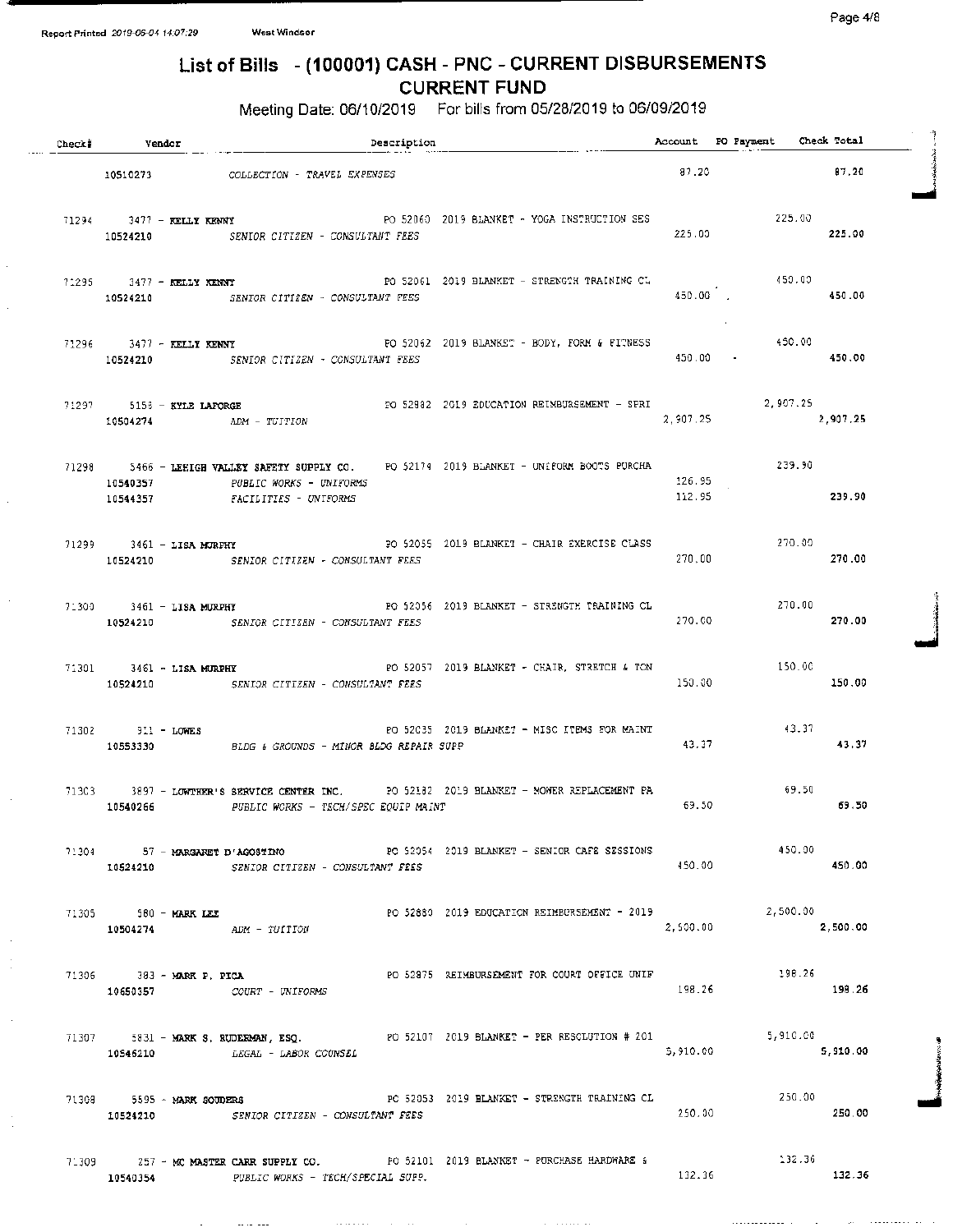# List of Bills - ( 100001) CASH - PNC - CURRENT DISBURSEMENTS CURRENT FUND

Meeting Date: 06/10/2019 For bills from 05/28/2019 to 06/09/2019

| Check# |                                          | Vendor | Description                                                                                                                                              |          | Account PO Payment Check Total |          |
|--------|------------------------------------------|--------|----------------------------------------------------------------------------------------------------------------------------------------------------------|----------|--------------------------------|----------|
|        |                                          |        |                                                                                                                                                          |          |                                |          |
|        |                                          |        | 1991 1991 1210 160 - MERCER CO, IMPROVEMENT AUTHORITY PC 51933 2019 BLANKET - AS PER RESOLUTION 20 27,302.83<br>10558220 REFUSE COLLECTION - RECYCLING   |          | 27, 302.83 27, 302.83          |          |
|        | 10521248                                 |        | 71311 4191 - MERCER COUNTI HEALTH OFFICERS ASSOC PO 52834 2019 GREATER MERCER PUBLIC HEALTH P 4191 41,000.00<br>BOARD OF HEALTH - PUBLIC HEALTH SERVICES | 1,000.00 |                                | 1,000.00 |
|        |                                          |        | 71312 1539 - MICHAEL BOLLENTIN<br>REIMBURSE FOR EYE EXAM AND/OR CORRE<br>10551280 GROUP INSURANCE - VISION CARE                                          | 360.36   | 360.36                         | 360.36   |
|        |                                          |        | 71313 1435 - MIDDLESEX COUNTY FIRE ACADEMY 90 52762 REGISTRATION - DOUGLAS FRUEH, CONFI<br>10514272 EMERGENCY SERVICES - TRAINING/EDUCA.                 | 210.00   | 210,00                         | 210.00   |
|        |                                          |        | 71314 4361 - MIM-MULTISPORT, INC. 20152051 2013 BLANKET - SENIOR CORE BALANCE<br>10524210 SENIOR CITIZEN - CONSULTANT FEES                               | 400.00 L | 400.00 <b>.</b>                | 400.00   |
|        |                                          |        | 71315 5338 - MIREILLE DELMAN PO 52050 2019 BLANKET - YOGA CLASSES<br>10524210 SENIOR CITIZEN - CONSULTANT FEES                                           | 150.00   | 150.00                         | 150.00   |
|        |                                          |        | 71316 3847 - NEW JERSEY ADVANCE MEDIA 60 PO 52192 2019 BLANKET - LEGAL NOTICES FOR PL<br>10534202 PLANNING BOARD - ADVERTISING - LEGAL                   | 37,76    | 37.76                          | 37.76    |
|        | 10556281                                 |        | 71317 1801 - NEW JERSEY AMERICAN WATER PO 52261 2019 BLANKET - WATER SUPPLIED- MAZN<br>UTILITY EXPENSES - WATER                                          | 1,938.07 | 1,938,07                       | 1,938.07 |
|        |                                          |        | 71318 4172 - NJ STATE ASSOC OF CHIEFS OF POLICE 90 52828 2019 PROGRAM FEE - RE-ACCREDIATION<br>10518214 POLICE - DUES                                    | 1,327.58 | 1,327.58                       | 1,327.58 |
|        |                                          |        | 71319 39 - NJ STATE LEAGUE OF MUNICIPALTIES 20 52879 JOB LINE AD - MUNICIPAL COURT ADMIN<br>10504201 ADM - ADVERTISING                                   | 115.00   | 115.00                         | 115.00   |
|        | 71320 286 - PACKET MEDIA LLC<br>10501202 |        | PO 52120 2019 BLANKET - LEGAL ADS FOR CLERK CONTRACT S09.25<br>CLERK - ADVERTISING LEGAL                                                                 | 509.25   |                                | 509.25   |
|        |                                          |        | 71321 5164 - PARKER MCCAY P.A. 600 FO 52885 AS PER RESOLUTION 2019-R123 FINAL P 4,000.00<br>101001 ACCOUNTS PAYABLE                                      | 4,000.00 |                                | 4.000.00 |
|        | 10518238                                 |        | 71322 5744 - PENN MEDICINE CORP PAY 320 90 52873 FIT FOR DUTY EXAM ON 2/6/19 FOR J.I<br>POLICE - PHYSICALS & M.D.                                        | 100.00   | 100.00<br>100.00               |          |
|        | 10524354                                 |        | 71323 3068 - POSITIVE PROMOTIONS 60 90 52299 VOLUNTEER APPRECIATION PEN/PAD ASSO<br>SENIOR CITIZEN - TECH/SPECIAL SUPP.                                  | 96.55    | 96.55                          | 96.55    |
|        |                                          |        | 71324 293 - PRINCETON AIR CONDITIONING PO 52852 HVAC SERVICE CALL FOR SUPPLY TEMPER<br>10553204 BLDG & GROUNDS - BLDG REPAIR & MAINT                     | 131.00   | 131.00                         | 131.00   |
|        | 10553327                                 |        | 71325 1262 - PRINCETON SUPPLY CORP. PO 52034 2019 BLANKET - JANITORIAL SUPPLIES<br>BLDG & GROUNDS -JANITORIAL/BLDG SUPPLIES                              | 803.86   | 803.66<br><b>BO3.86</b>        |          |

 $\alpha$  , and a second mass of  $\alpha$ 

 $\mathcal{L}^{\mathcal{A}}(\mathcal{A})$  . The set of the set of  $\mathcal{A}$ 

 $\sim 10^4$  and  $\sim 10^4$ 

 $\sim 10^{-1}$  k

 $\mathcal{A}^{\mathcal{A}}$  and  $\mathcal{A}^{\mathcal{A}}$ 

 $\mathcal{L}(\mathcal{L})$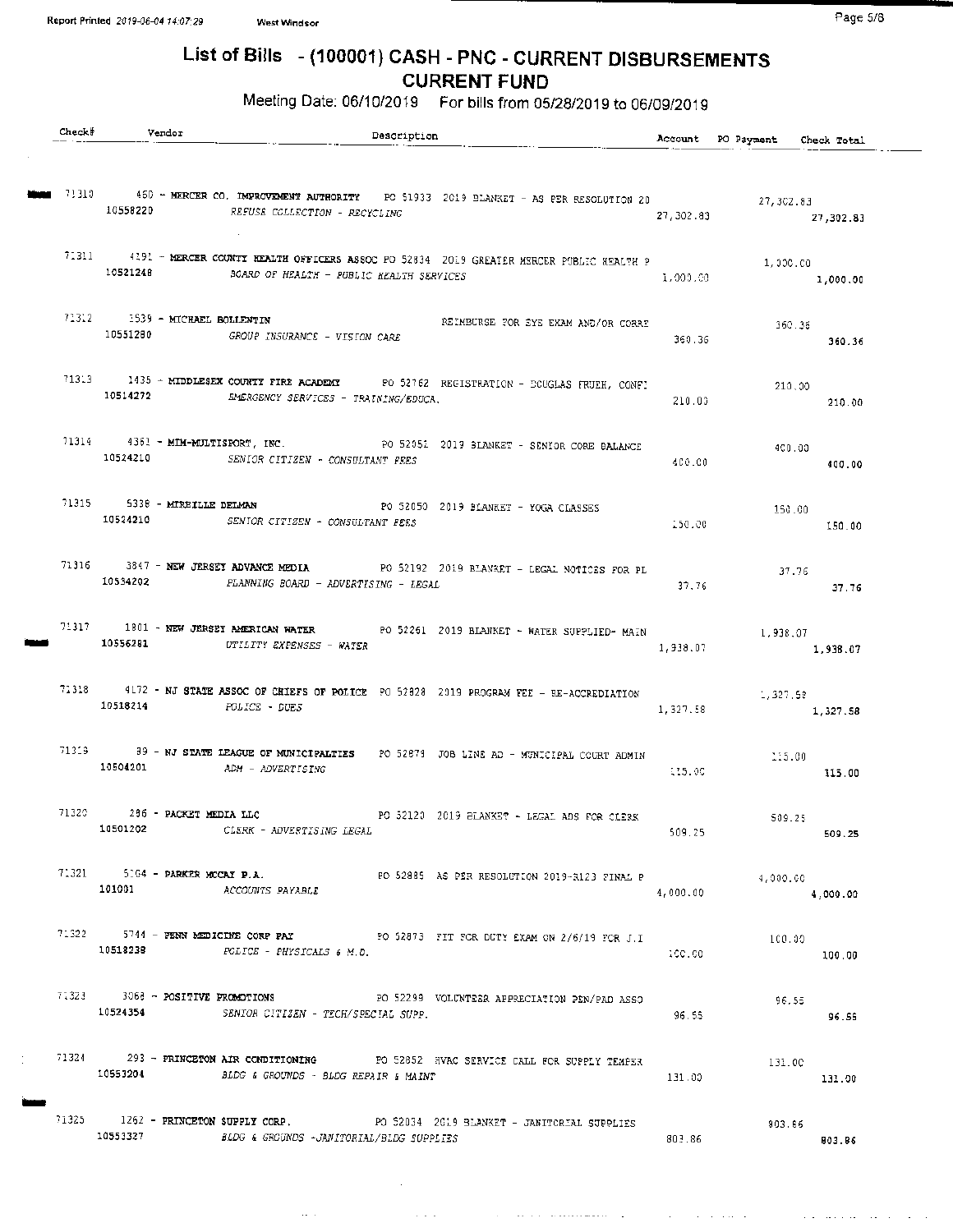$\alpha$  , and  $\alpha$  , and  $\alpha$ 

 $\epsilon$  :

# List of Bills - ( 100001) CASH - PNC - CURRENT DISBURSEMENTS CURRENT FUND

Meeting Date: 06/10/2019 For bills from 05/28/2019 to 06/09/2019

| Check# Vendor |                                                                                                                                                | $\begin{array}{c}\n\textbf{Description}\n\end{array}$ |                                                        |              | Account PO-Payment - Check-Total |                    |                                      |
|---------------|------------------------------------------------------------------------------------------------------------------------------------------------|-------------------------------------------------------|--------------------------------------------------------|--------------|----------------------------------|--------------------|--------------------------------------|
|               | 71326 554 - PRICR NAMI BUSINESS SYSTEMS 20 52844 MAINTENANCE CONTRACT FOR CANON COPI<br>10650354 COURT - TECH/SPECIAL SUPP.                    |                                                       |                                                        | 300.00       | 300.00                           | 300,00             |                                      |
|               | 71327 1495 - RELIANCE STANDARD LIFE INS CO. PO 51940 2019 BLANKET - POLICY # GL125793<br>10551299 GROUP INSURANCE - MISC SERVICES              |                                                       |                                                        | 788.80       | 788.80<br>788.80                 |                    |                                      |
|               | $71328$ $2526 - RIGGINS INC$ .<br>10557307 GASOLINE - DIESEL FUEL<br>10557315 GASOLINE - UNLEADED                                              |                                                       | PO 52046 2019 BLANKET - DELIVERY OF DIESEL 4 12,226.42 | 3,064.85     | 9, 161.57 12, 226.42             |                    |                                      |
|               | 71329 2931 - ROBERT H. SCHMITT JR. 2019 2019 BLANKET - ADVENTURES IN LITERA<br>10524210 SENIOR CITIZEN - CONSULTANT FEES                       |                                                       |                                                        | 225.00       | 225,00<br>225.00                 |                    |                                      |
|               | 71330 4956 - ROBEN E. ECHEVARRIA, ESQ. 90 52380 2019 BLANKET - PER RESOLUTION # 201<br>10548210 MUNICIPAL PUBLIC DEFENDER - CONSULTANT         |                                                       |                                                        | 2,600.00 200 | 2,600.00                         | 2,600.00           |                                      |
|               | 10504273A (2018) ADM - TRAVEL EXPENSE                                                                                                          |                                                       |                                                        | 134.90       | 134.80                           | 134.80             |                                      |
|               | 71332 2874 - ROSS MASZCZAK 2010 2010 2010 2010 2010 2010 2020 2031 204/19 2020 2031 204/19 2020 2031 204/204/<br>10504273 ADM - TRAVEL EXPENSE |                                                       |                                                        | 51.20        | 51.20                            | 51, 20             |                                      |
|               | 71333 4156 - RUTGERS, THE STATE UNIVERSITY OF NJ PO 52819 CERTIFICATE RENEWAL - MARLENA A. SC<br>10504209 ADM - CONF. & SEMINARS               |                                                       |                                                        | 25.00        |                                  | 25.00 000<br>25.00 |                                      |
| 10533273      | 71334 $164$ - SAMUEL J. SURTEES<br>LAND USE - TRAVEL EXPENSE                                                                                   |                                                       | PO 52027 2019 BLANKET - MILEAGE REIMBURSEMEN           | 225.00       | 225.00                           | 225.00             |                                      |
|               | 71335 107 - SAMZIES UNIFORMS 60 100 20196 UNIFORM ITEMS - DOUGLAS MONTGOMERY<br>10518357 POLICE - UNIFORMS                                     |                                                       |                                                        | 544.00       | 644.00<br>644.00                 |                    |                                      |
|               | $71336$ $107 -$ SAMZIES UNIFORMS<br>10518357 POLICE - UNIFORMS                                                                                 |                                                       | PO 52507 UNIFORM ITEMS - FRANK ZICHA                   | 151.00       | 151.00<br>151.00                 |                    |                                      |
|               | $71337 - 107 -$ SAMZIES UNIFORMS<br>10518357 POLICE - UNIFORMS                                                                                 |                                                       | PO 52559 UNIFORM ITEMS - FRANK ZICHA (CANINE           | 650.00       | 650.00                           | 650.00             |                                      |
|               | 71338 5880 - SCOTT J. BASEN, ESQ., L.L.C. PO 52825 SCBSTITUTE JUDGE MUNICIPAL COURT -<br>10650210 COURT - CONSULTANT FEES                      |                                                       |                                                        | 500.00       | 500.00                           | 500.00             |                                      |
|               | 71339 4908 - SHERWIN WILLIAMS<br>10544354 FACILITIES - TECH/SPECIAL SUPP.                                                                      |                                                       | PO 52330 2019 BLANKET - FIELD MARKING PAINT            | 975.00       | 975.00                           | 975.00             |                                      |
|               | 71340 4649 - SOUTH JERSEY ENERGY<br>10556215 UTILITY EXPRNSES - ELECTRIC/NATURAL GAS                                                           |                                                       | PO 52820 2019 BLANKET - ELECTRICITY                    | 2,345.90     | 2,345.90                         | 2,345.90           | <b>Committee Committee Committee</b> |
|               | 71341 5800 - STARNET SOLUTIONS, INC. PO 52703 2019 BLANKET AS PER RESOLUTION 2019<br>10518210 POLICE - CONSULTANT FEES                         |                                                       |                                                        | 4,000.00     | 4,000.00                         | 4,000.00           |                                      |
|               | 71342 523 - STATE TOKICOLOGY LABORATORY PC 52555 12/7 & 12/11/13 RANDOM DRUG TESTS -                                                           |                                                       |                                                        |              | 315.00                           |                    |                                      |

بالمستنبذ والمحامل والمتحدث

and the same same

. . . . . . . . . .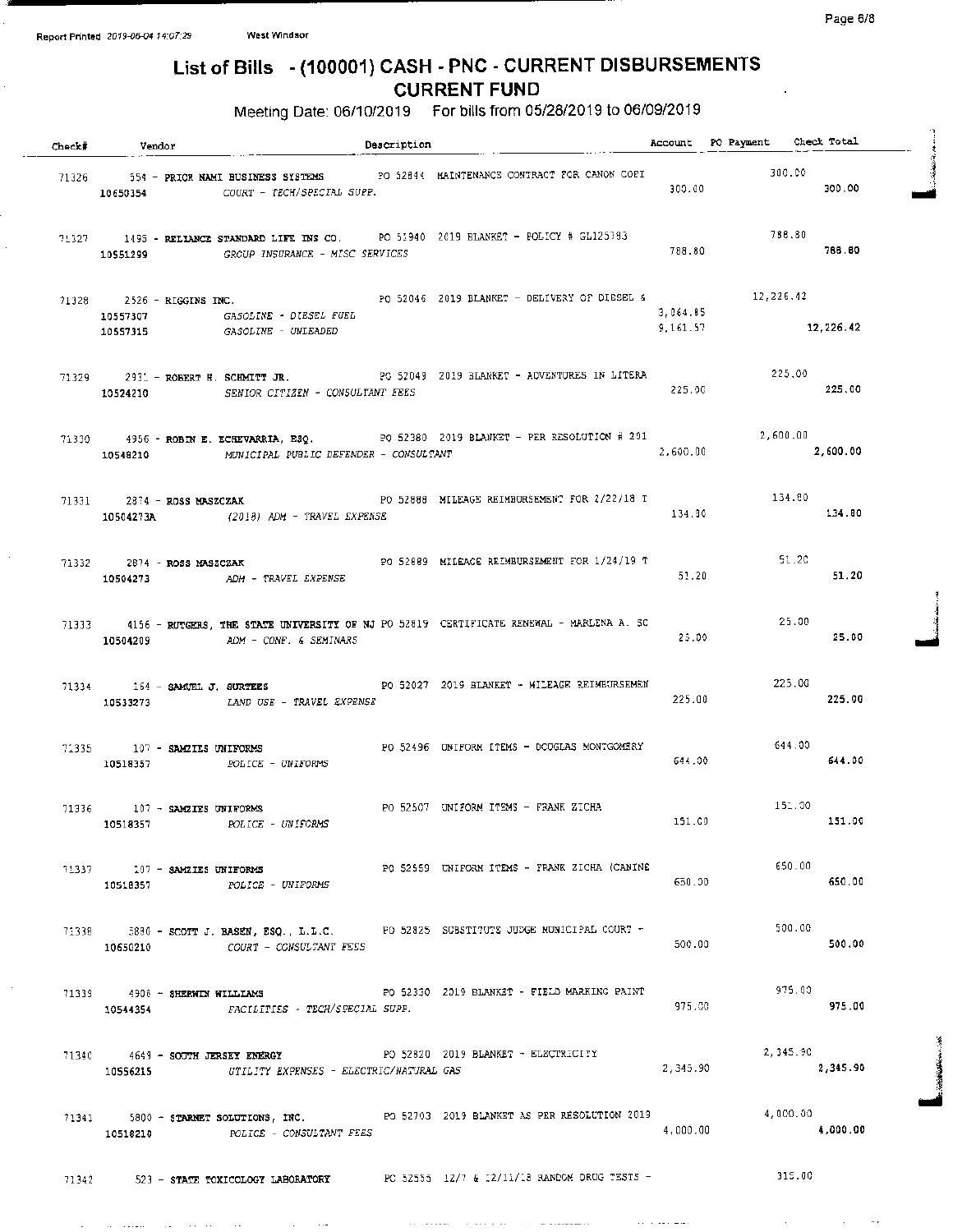IRMO

# List of Bills - ( 100001) CASH - PNC - CURRENT DISBURSEMENTS CURRENT FUND

Meeting Date: 06/10/2019 For bills from 05/28/2019 to 06/09/2019

| Check# | Vendor                                   | Description                                                                                                                                                                   |            | Account PO Payment Check Total |          |
|--------|------------------------------------------|-------------------------------------------------------------------------------------------------------------------------------------------------------------------------------|------------|--------------------------------|----------|
|        |                                          | 10518354A (2018) POLICE - TECH/SPSCIAL SUPP.                                                                                                                                  | 315.00     |                                | 315.00   |
|        | 71343 165 - STEVEN H. BENNER             | REIMBURSE FOR EYE EXAM AND/OR CORRE<br>10551280 GROUP INSURANCE - VISION CARS                                                                                                 | 450.00     | 450.00<br>450.00               |          |
|        |                                          | 71344 1632 - SYLVIA SUN<br>PO 52045 2019 BLANKET - CHINESE HOUR SESSION<br>10524210 SENIOR CITIZEN - CONSULTANT FEES                                                          | 300.00     | 300.00 M                       | 300.00   |
|        |                                          | 71345 2581 - TERESA VERBEYST 6 8 2019 BLANKET - YOGA CLASSES<br>10524210 SENIOR CITIZEN - CONSULTANT FEES                                                                     | 706,00     | 700.00                         | 700.00   |
|        | 71346 5549 - TERRI JANY                  | PO 52092 2019 BLANKET - PLANNING BOARD RECOR<br>10534250 PLANNING BOARD - RECORDING SECRETARY                                                                                 | 300.00     | 300.00<br>300.00               |          |
|        |                                          | 71347 5708 - TRAFFIC SAFETY SERVICE PO 52776 PART & LABOR TO REPAIR OPW MOBILE S<br>10552299 OTHER INSURANCE - LIABILITY                                                      | 3, 348, 22 | 3, 348.22                      | 3,348.22 |
|        |                                          | 71348 676 - TURE EQUIFMENT & SUPPLY CO. PO 52209 2019 BLANKET - PARTS & SERVICE FOR L<br>10544266 FACILITIES - TECH/SPEC EQUIP MAINT                                          | 401.32     | 4C1.32<br>401.32               |          |
|        |                                          | 10514354 EMERGENCY SERVICES - TECH/SPECIAL SUPP.                                                                                                                              | 490.00     | 490.00<br>490.00               |          |
|        |                                          | $\frac{1350}{42}$ 71350 $\frac{1362 - v_{NN}}{42}$ cleef engineering $\frac{1350}{42}$ PO 52113 2019 BLANKET - AS PSR RESOLUTION #2<br>10530210 ENGINEERING - CONSULTANT FEES | 1,512.00   | 1,512.00<br>1,512.00           |          |
|        | 71351 3712 - $vct$                       | PO 52377 2019 BLANKET - AMBULANCE REPAIRS<br>10514278 SMERGENCY SERVICES - VEHICLE REPAIR                                                                                     |            | 610, 29<br>610.29 610.29       |          |
|        | $71352$ $3296 -$ <b>VECTOR SECURITY</b>  | PO 52023 2019 BLANKET - SECORITY CAMERAS<br>10553251 BLDG & GROUNDS - SERVICE/MAINT CONTRACTS                                                                                 | 29.95      | 29.95                          | 29.95    |
|        | 71353 3296 - VECTOR SECURITY<br>10553251 | PO 52032 2019 BLANKET - FIRE/SECURITY MONITO<br>BLDG & GROUNDS - SERVICE/MAINT CONTRACTS                                                                                      | 625.00     | 625.CC                         | 625.00   |
|        | 71354 381 - VERIZON                      | PO 52024 2019 BLANKET- VARICUS ACCOUNTS / TE<br>10556270 GTILITY EXPENSES - TELEPHONE                                                                                         | 4,303.50   | 4, 303.50<br>4,303.50          |          |
|        | $71355$ $1619$ - VERIZON WIRELESS        | PO 52188 2019 BLANKET - A/C#420131698-00001<br>10556270 UTILITY EXPENSES - TELEPHONE                                                                                          | 666.98     | 566.98<br>666.98               |          |
|        | 10544354                                 | 71356 1913 - VIC GERARD GOLF CARS BORD PO 52822 REPAIR PARTS FOR P-80 - CRDER# STDO<br>FACILITIES - TECH/SPECIAL SUPP.                                                        | 44.31      | 44.31                          | 44.31    |
|        |                                          | 71357 2495 - W. B. MASON COMPANY INC. PO 52718 QUARTET INFINITY MAGNETIC GLASS CAL<br>10521332 BOARD OF HEALTH - OFFICE SUPPLIES                                              | 162.66     | 152.56                         | 162.66   |
|        | 10514354                                 | 71358 2495 - W. B. MASON COMPANY INC. 20 52735 COLUMNAR LOGSE SHEETS - PER4/11 EMA<br>EMERGENCY SERVICES - TECH/SPECIAL SUPP.                                                 | 31.30      | 31.30                          | 31.30    |

 $\begin{minipage}{.4\linewidth} \begin{tabular}{l} \hline \textbf{1} & \textbf{2} & \textbf{3} & \textbf{4} & \textbf{5} & \textbf{6} & \textbf{7} & \textbf{8} & \textbf{9} & \textbf{10} & \textbf{10} & \textbf{10} & \textbf{10} & \textbf{10} & \textbf{10} & \textbf{10} & \textbf{10} & \textbf{10} & \textbf{10} & \textbf{10} & \textbf{10} & \textbf{10} & \textbf{10} & \textbf{10} & \textbf{10} & \textbf{10$ 

 $\bar{\phi}$ 

 $\sim$ 

 $\frac{1}{2}$  , and  $\frac{1}{2}$  ,  $\frac{1}{2}$  ,  $\frac{1}{2}$  ,  $\frac{1}{2}$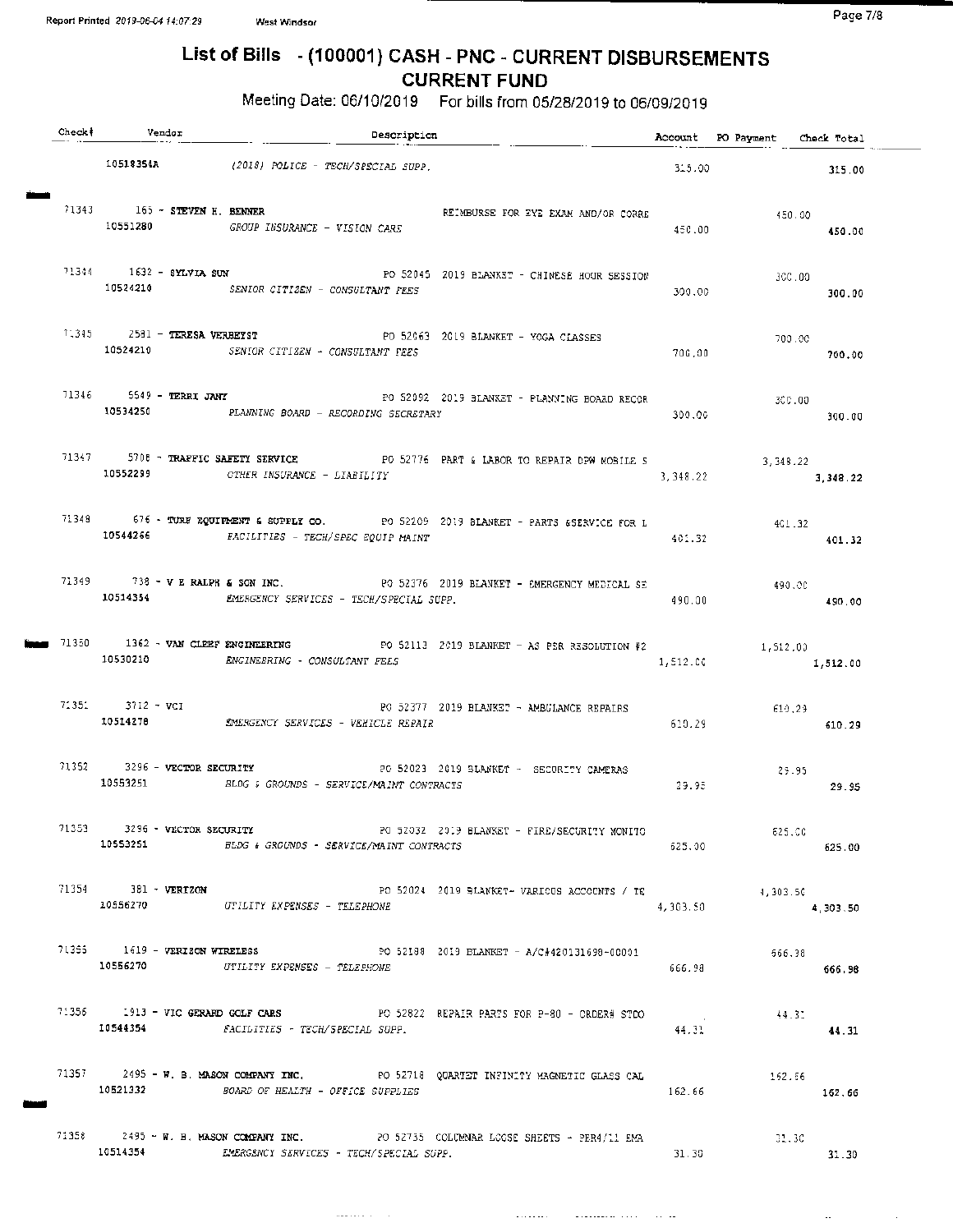$\sim$  14  $\sim$ 

## List of Bills - (100001) CASH - PNC - CURRENT DISBURSEMENTS CURRENT FUND

Meeting Date: 06/10/2019 For bills from 05/28/2019 to 06/09/2019

| Check# | Vendor                                     | Description                      |                                                                             | Account      | PO Payment     | Check Total      |
|--------|--------------------------------------------|----------------------------------|-----------------------------------------------------------------------------|--------------|----------------|------------------|
| 71359  | 544 - WEST WINDSOR PLAINSBORO<br>101450    | SCHOOL TAXES PAYABLE             | SCHOOL TAX DUE 6/12/19                                                      | 7,276,557.00 | 7, 276, 557.00 | 7,276,557.00     |
| 71360  | 10650210                                   | COURT - CONSULTANT FEES          | 5561 - WILLIAM SITZLER, ESQ. 60 PO 52787 SUBSTITUTE COURT JUDGE - WEDNESDAY | 500.00       |                | 500.00<br>500.00 |
| 71361  | 4662 - XEROX CORPORATION<br>10518233       | POLICE - OFFICE FURN/EQUIP MAINT | PO 52396 2019 BLANKET - 5845AFT SERIAL # EX7                                | 171.69       |                | 171.69<br>171.69 |
| 71362  | 5904 - YANPING MING<br>101120              | TAX OVERFAYMENTS                 | TAX OVERPMT - BL 7, LOT 165.11 QUAL                                         | 1,510.30     | 1,510.30       | 1,510.30         |
|        | TOTAL                                      |                                  |                                                                             |              |                | 8,288,360.95     |
|        | Total to be paid from Fund 10 CURRENT FUND |                                  | 8,288,360.95                                                                |              |                |                  |

8, 286, 360. 95

المنفار منابا فمطار الفطفاف

 $\mathbf{r}$  and  $\mathbf{r}$ 

. . . . . . . . . . . .

ة<br>أحداث

 $\mathcal{L}_{\mathcal{A}}$ 

MIS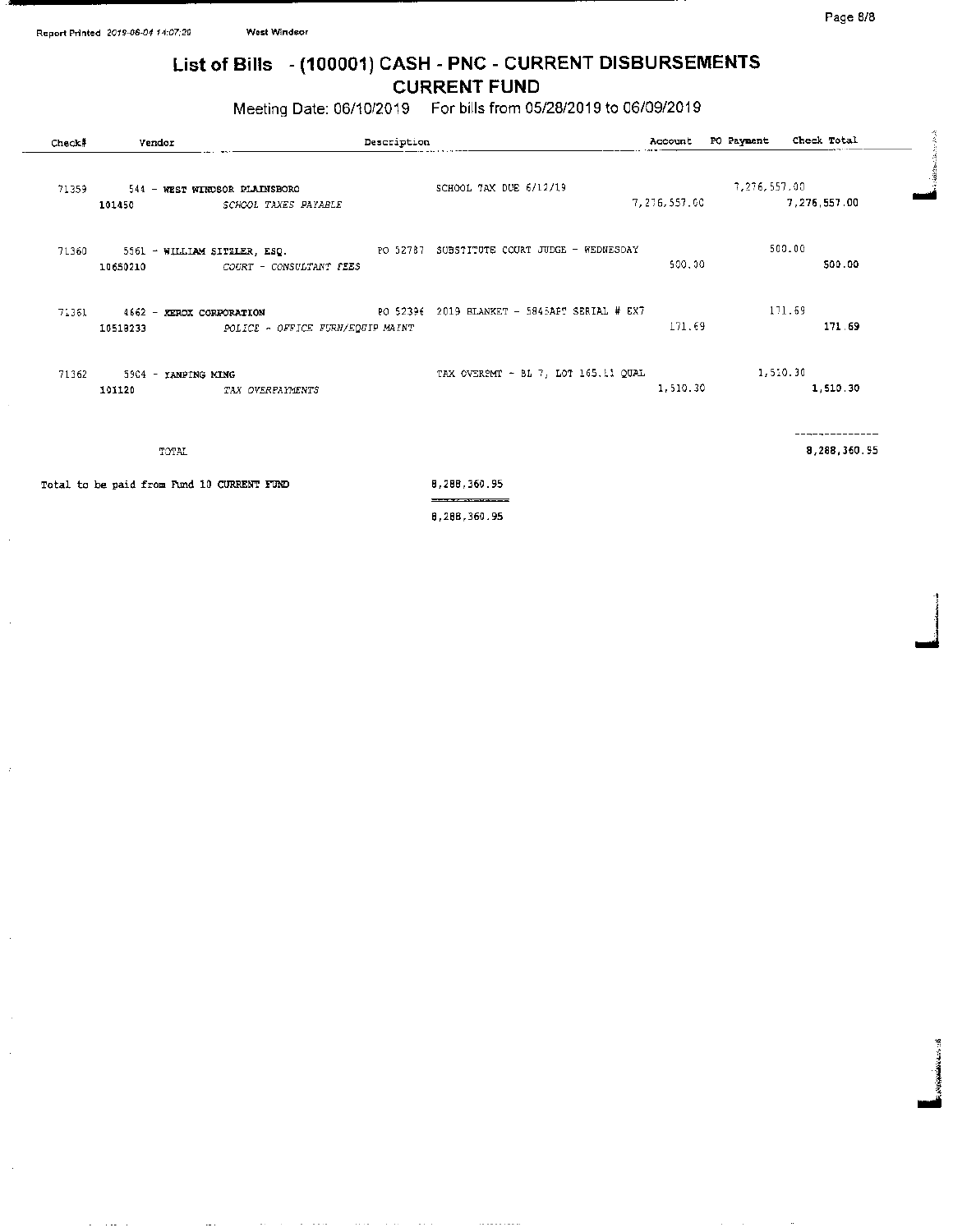USN

 $\sim$  , , , ,  $\sim$ 

 $\bar{z}$  .

 $\mathcal{L}^{\mathcal{L}}$ 

 $\sim 10^{-11}$ 

 $\sim 10^{11}$  km

 $\sim$ 

ù,

## List of Bills - (400001) CASH - PNC BANK CAPITAL FUND

Meeting Date: 06/10/2019 For bills from 05/28/2019 to 06/09/2019

| Check#      | Vendor                                       | Description                                                                                                                                                                               |                                   | Account PO Payment Check Total |           |
|-------------|----------------------------------------------|-------------------------------------------------------------------------------------------------------------------------------------------------------------------------------------------|-----------------------------------|--------------------------------|-----------|
|             |                                              | 12321 382 - ACT ENGINEERS INC. 2018 PO 51285 BALNKET AS PER RESOLUTION 2018-R194<br>405201506008 TRAFFIC SAFETY IMPRV HAZARD MITIGATION                                                   | 890.00                            | 890.00                         | 890.00    |
|             |                                              | 12322 382 - ACT ENGINEERS INC. PO 51611 BLANKET AS PER RESOLUTION 2018-R247<br>405200826002 SANITARY SEWER LINE UPGRADES                                                                  | 3,955.CO                          | 3,955.00<br>3,955.00           |           |
|             |                                              | 12323 5057 - BOTACH INC 80 PO 52845 BOTACH BATTLE STEEL LEVEL III SHIEL<br>405201506018 POLICE - ACQ. OF EQUIPMENT                                                                        | 999.95                            | 999.95                         | 999.95    |
|             | 405201506021<br>405201609018<br>405201721025 | 12324 1328 - CHERRY WILL WINNER FORD PO 51930 PURCHASE 2019 FORD F350 EXTENDED CA<br>PUBLIC WORKS - ACQ. OF VEHICLES<br>PUBLIC WORKS - ACQ. OF VEHICLE<br>PUBLIC WORKS - ACQ. OF VEHICLES | 5,596.94<br>26,310.13<br>1,714.03 | 36,621.00                      | 36,621,00 |
|             |                                              | 12325 81 - MUNICIPAL EMERGENCY SERVICES PO 52832 BLACKHAWK MINI DEPLOYMENT KIT - PER<br>405201506018 POLICE - ACQ. OF EQUIPMENT                                                           | 364.36                            | 364.96                         | 364.96    |
|             | 401230                                       | 12326 5536 - LIFE ROOFING, LLC PO 50700 BLANKET AS FSR RSS 2018-R116 REFURB<br>RETAINAGE ON CONTRACTS<br>405201721018 PJ FIREHOUSE ROOF AND BLDG IMPROVEMENTS                             | 6,365,10<br>14,262.52             | 20,627.62                      | 20.627.62 |
|             |                                              | 12327 5824 - MARK'S DOOR SERVICE FOR S2800 REPLACEMENT OF EXISTING PANIC DEVIC<br>405201721023 POLICE/COURT BLDG GENERAL IMPROV                                                           | 1,400.00                          | 1,400.00<br>1,400.00           |           |
|             |                                              | 12328 5123 - ON-SITE LANDSCAPE MANAGEMENT PO 52431 BLANKET AS PER RES 2019-RO55 LANDSC<br>405201507004 PRESERVE OPEN SPACE MAINTENANCE                                                    | 7,662.49                          | 7,662.49<br>7,662.49           |           |
|             |                                              | 12329 5123 - ON-SITE LANDSCAPE MANAGEMENT<br>PO 52432 BLANKET - PER RES # 2019-R056 - MAIN<br>405201720001 PUBLIC LAND MAINTENANCE                                                        | 10,255.50                         | 10,255.50                      | 10,255.50 |
|             |                                              | 12330 3674 - ROBERTS ENGINEERING GROUP LLC PO 52488 VILLAGE ROAD WEST OUTFALL SURVEY<br>405201208006 TRAFFIC SAFETY IMPRV HAZARD MITIGATION                                               |                                   | 2,000.00 2,000.00              |           |
| 12331 - 123 |                                              | 3674 - ROBERTS ENGINEERING GROUP LLC PO 52529 DEERFIELD DRIVE OUTFALL SURVEY - PE<br>405201208006 TRAFFIC SAFETY IMPRV HAZARD MITIGATION                                                  | $1.800.\, \mathrm{G}\mathrm{O}$   | 1,800.00                       | 1,800.00  |
|             |                                              | 12332 1362 - VAN CLEEF ENGINEERING 20 49469 BLANKET AS PSR RESOLUTION 2017-R267<br>405201506008 TRAFFIC SAFETY IMPRV HAZARD MITIGATION                                                    | 490.00                            | 490.00                         | 490.00    |
|             |                                              | 1333 1362 - VAN CLEEF ENGINEERING FO 49594 BLANKET AS PER RESOLUTION 2017-R290<br>405201506007 ANNUAL RESIDENTIAL ROAD IMPROVEMENT PROG                                                   | 98.00                             | 98.00                          | 98.00     |
|             |                                              | 1334 1362 - VAN CLEEF ENGINEERING 60 PO 51545 BLANKET AS PER RESOLUTION 2018-R237<br>405201821001 - VILLAGE RD W/NEW VILLAGE/NORTH POST RDS                                               | 6,466,00                          | 6,466.00                       | 6,466.00  |
|             |                                              | 1335 1362 - VAN CLEEF ENGINEERING 20 51546 BLANKET AS PSR RESOLUTION 2018-8236<br>405200826002 SANITARY SEWER LINE UPGRADES                                                               | 1,922.00                          | 1,922.00<br>1,922.00           |           |
|             |                                              | 12336 1362 - VAN CLEEF ENGINEERING 20 52487 SLANKET FOR SURVEY AND DESIGN WALL<br>405201309004 BICYCLE AND PEDESTRIAN IMPROVEMENTS                                                        | 1,413.00                          | 1,418.00<br>1,418.00           |           |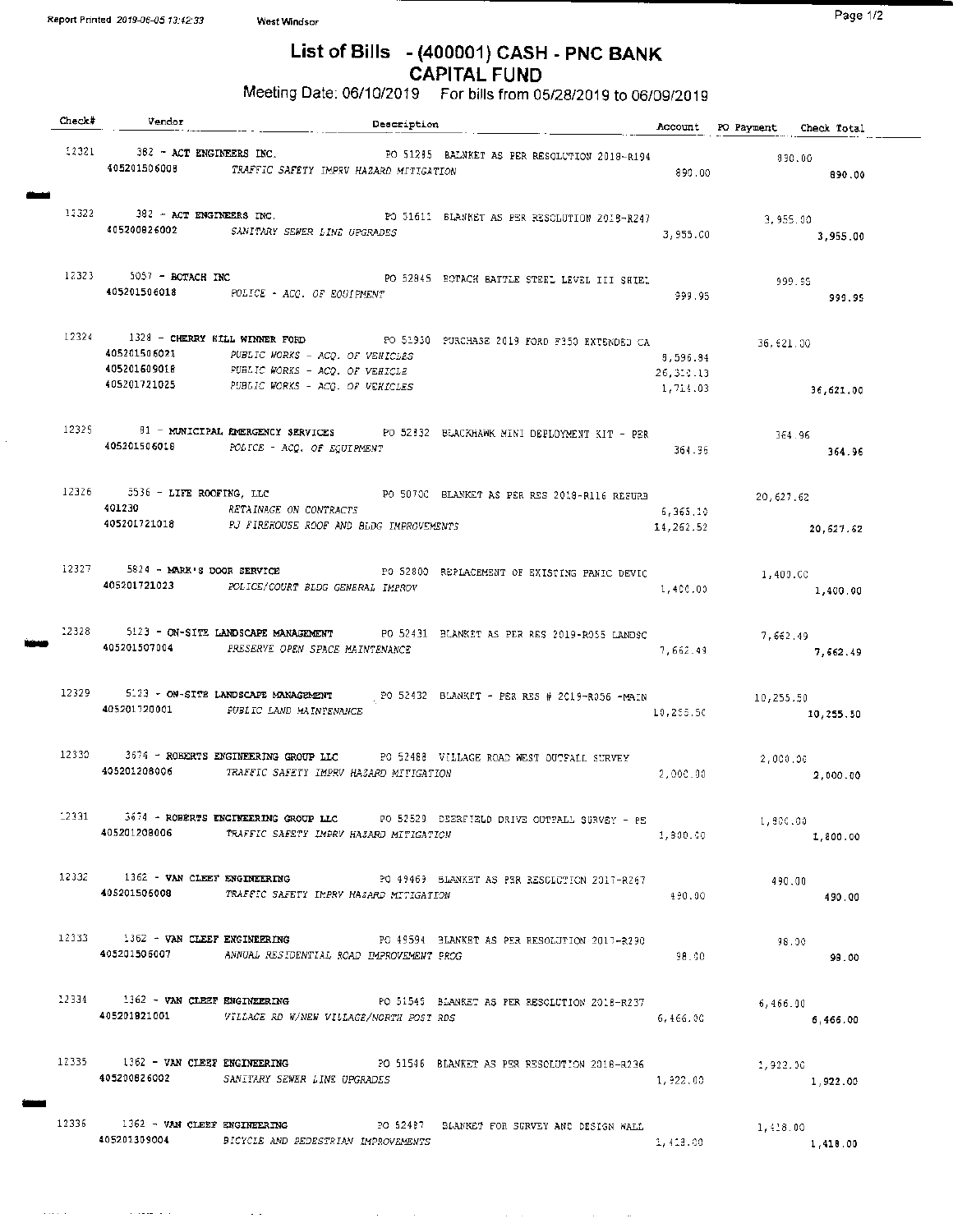$\dots$  . . . . . . .

. . . . . . . . . . . . .

والمتفاء والفساف فالما

and a construction

# List of Bills - (400001) CASH - PNC BANK CAPITAL FUND

Meeting Date: 06/10/2019 For bills from 05/28/2019 to 06/09/2019

| <b>Chack#</b> | Vendor                                     | Description                                                                  |                                     | Account | PO Payment |       | Check Total |
|---------------|--------------------------------------------|------------------------------------------------------------------------------|-------------------------------------|---------|------------|-------|-------------|
| $-2337$       | 405201721002                               | PO 52857<br>566 - WEST WINDSOR TOWNSHIP<br>MUNICIPAL FACILITIES ADM/PO BLDGS | STATE OF NJ PERMIT FEE - BOILER REP | 59.00   |            | 59.00 | 59.00       |
|               | TOTAL                                      |                                                                              |                                     |         |            |       | 97,029.52   |
|               | Total to be paid from Fund 40 CAPITAL FUND |                                                                              | 97,029.52                           |         |            |       |             |
|               |                                            |                                                                              | 97,029.52                           |         |            |       |             |

Page 2/2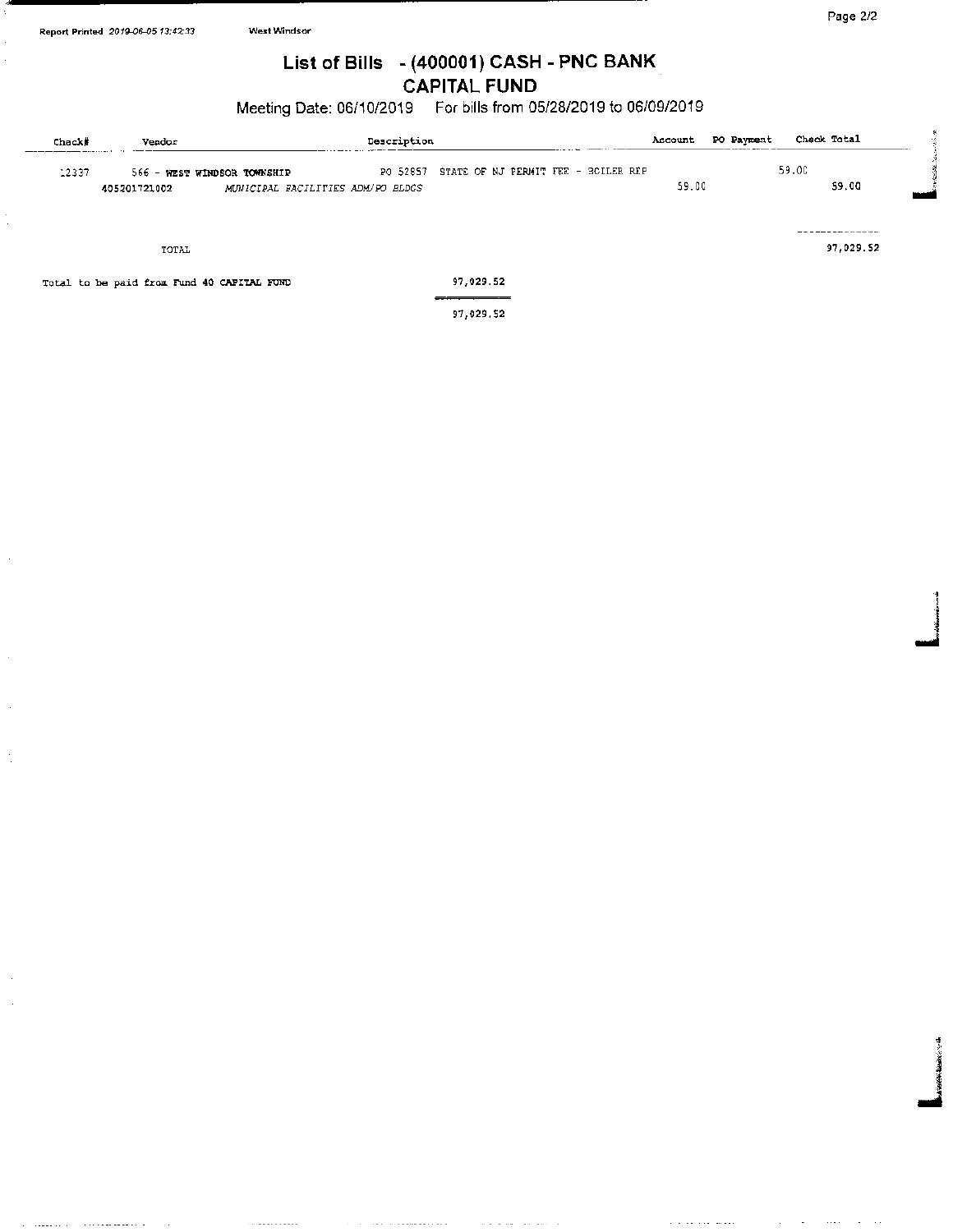## List of Bills - (120001) CASH - TRUST MM PNC TRUST OTHER

Meeting Date: 06/10/2019 For bills from 05/28/2019 to 06/09/2019

| $Check$ # | $v_{\text{endor}}$                        | Description                                                                                                                         |                                                |            | Account PO Payment Check Total |                                 |
|-----------|-------------------------------------------|-------------------------------------------------------------------------------------------------------------------------------------|------------------------------------------------|------------|--------------------------------|---------------------------------|
|           | 6831 1346 - ALJONS                        | 121392 RECYCLING PROGRAM                                                                                                            | PO 52861 LUNCH FOR DUMPSTER DAY EVENT ON 5/1   | 226.30     | 226.30                         | 226.30                          |
|           | 6832 3210 - CDNJ PLAZA LLC                | 121652 400 STZPS/MCCLOSKEY ACQUISITION ESCROW                                                                                       | PER RES#2019-R122, 400 STEPS LLC/MC 200,000.00 |            | 200,000.00 200,000.00          |                                 |
|           | 121432                                    | 6833 5877 - EASTERN DIVISION IAFC PC 52736 REGISTRATION FOR 10 ATTENDEES - EDI<br>UNIFORM FEE FIRE CODE FIREFIGHTERS -L160          |                                                | 1,500,00   | 1,500.00                       | 1,500.00                        |
|           | 121364                                    | 6834 5773 - LAUREN E. SCARDELLA, ESQ. 60 52786 5/1/13 8 12:45PM CONFLICT PUBLIC DE<br>PUBLIC DEFENDER TRUST -L150                   |                                                | 200.00     | 200.00 00                      | 200,00                          |
|           | 121652                                    | 6835 5902 - MICHAEL MCCLOSKEY CONTROL 2DER RES#2019-R122, 400 STEFS LLC/MC<br>400 STEPS/MCCLOSKEY ACQUISITION ESCROW                |                                                | 386,500.00 | 386.500.00                     | 386,500.00                      |
|           |                                           | 6836 3232 - NICK C. TRAVISANO ESQ. 20 52831 5/1/19 8 12:45PM SESSION CONFLICT P<br>121364 FUBLIC DEFENDER TRUST -LI50               |                                                | 200.00     | 200.00                         | 200.00                          |
|           | 121322                                    | 6837 4172 - NJ STATE ASSOC OF CHIEFS OF POLICE 20 52827 2019 PROGRAM FEE - RE-ACCREDIATION<br>MUNICIPAL LAW ENFORCEMENT TRUST -L148 |                                                | 339.42     | 339.42                         | 339.42                          |
|           | 121392                                    | 6838 2253 - REPUBLIC SERVICES PO 52011 2019 BLANKET - TRUST - RECYCLING PIC<br>RECYCLING PROGRAM                                    |                                                | 536.38     | 536.38                         | 536.38                          |
|           | 121392                                    | 6839 5088 - TOP NOSH LLC $PO$ 52867 BAGELS FOR BREAKFAST FOR 5/18/19 20<br>RECYCLING PROGRAM                                        |                                                | 60.00      | 60.00 -                        | 60.00                           |
|           |                                           | 6840 477 - WESTWINDS HOMEOWNERS ASSOCIATION PO 52842 AS PER RESOLUTION 2019-R109 2016 &<br>121407 STORM RECOVERY TRUST FUND - LISB  |                                                | 1,855.26   | 1,855.26                       | 1,855.26                        |
|           | TOTAL                                     |                                                                                                                                     |                                                |            |                                | ---------------<br>591, 417, 36 |
|           | Total to be paid from Fund 12 TRUST OTHER |                                                                                                                                     | 591, 417.36                                    |            |                                |                                 |

591, 417. 36

 $\sim 10^{-11}$ 

 $\sim 10^7$ 

 $\mathcal{O}(\mathcal{S}^2)$  and  $\mathcal{O}(\mathcal{S}^2)$  . The same

 $\bar{\psi}$ 

المسالم المتناول المتناقص والمستنقذ والمستنقل

 $\sim 100$  and  $\sim 100$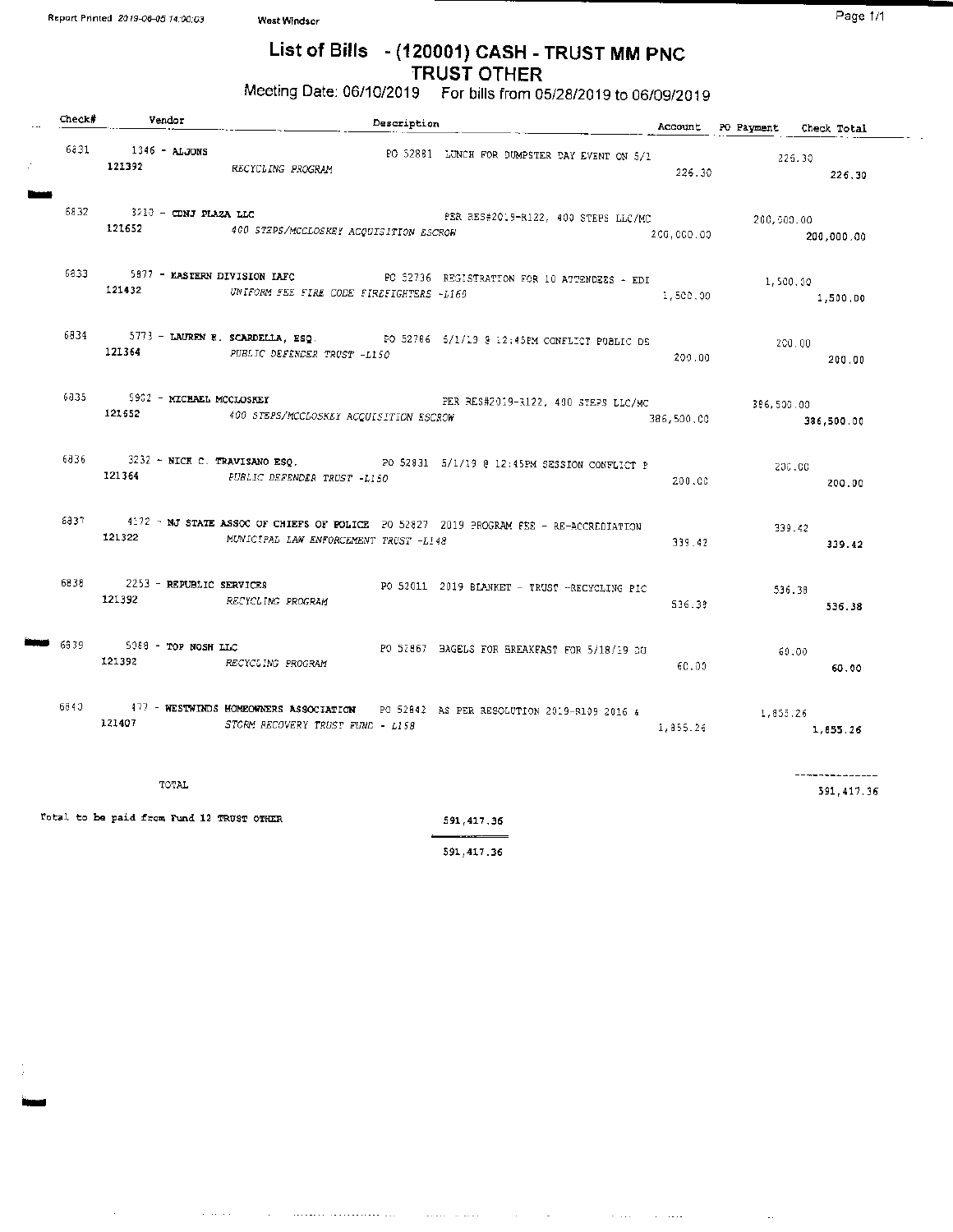## List of Bills - ( 170001) CASH - PNC - RECREATION CHECKING RECREATION COMMISSION

Meeting Date: 06/10/2019 For bills from 05/28/2019 to 06/09/2019

| Check# | Vendor                                                                          | Description                                     |                                     |                    | Account PO Payment Check Total |          |
|--------|---------------------------------------------------------------------------------|-------------------------------------------------|-------------------------------------|--------------------|--------------------------------|----------|
|        | 21761 3280 - HALO BRANDED SOLUTIONS INC.<br>17507415<br>17506301 ADMINISTRATIVE | COMMUNITY DAY                                   | INV#3917754 & #3913278 - TOTE BAGS  | 841.75<br>427.50   | 1, 269.25                      | 1,269.25 |
|        | 21762 5907 - JILL ZUTTY                                                         | 17502114 ADULT TENNIS LESSONS                   | REFUND FOR ADULT SPRING TENNIS LESS | 166.50             | 166.50                         | 166.50   |
|        | $21763$ 1938 - JOHNNY ON THE SPOT INC.<br>17507415 COMMUNITY DAY                |                                                 | RESTROOMS FOR COMMUNITY DAY 5/11/19 | 333.58             | 333.58<br>333.58               |          |
|        | 21764 4118 - NJ BADMINTON CLUB, LLC<br>17502102 ADULT BADMINTON                 |                                                 | 50 TUBES OF SHUTTLECOCKS            |                    | 1,300.00<br>1,300.00 1,300.00  |          |
|        | 21765 5782 - FRAS GOSWAMI                                                       | 17502188 YOUTH TENNIS LESSONS                   | REFUND FOR ARMAN - SPRING YOUTH TEN | 185.00             | 185.00                         | 185.00   |
|        | 21766 5905 - PREM NOOKALA<br>17502180 YOUTH MULTI SPORTS                        |                                                 | REFUND FOR SRIMAN - MULTI SPORTS, S | 149.CC             | 149.00                         | 149.00   |
|        | 21767 5900 - SARAH SHOWTETY<br>17503180                                         | YOUTH MULTI SPORTS CAMPS                        | REUND FOR AVERY SHUMAN - SUMMER MUL | 219.00             | 219.00                         | 219.00   |
|        | 21768 5588 - SEAN WALSH                                                         | 17503180 YOUTH MULTI SPORTS CAMPS               | REFUND FOR MILLAN - MULTI SPORTS CA | 103.20             | 103.20                         | 103.20   |
|        | 21769 5906 - SHIKHA MEHAN                                                       | 17503141 YOUTH BASKETBALL CROSSTOWN RIVALS CAMP | REFUND FOR ARJUN - BASKETBALL BOYS  | 200.00             | 200.00                         | 200.00   |
|        | $21770$ 5899 - STEVE VLAUN<br>17502180 YOUTH MULTI SPORTS                       |                                                 | REUND FOR ISAIAH - MULTI SPORTS CAM | 149.00             | 149.00                         | 149.00   |
|        | $21771$ $3883 -$ sunii JAGTAP<br>17506301                                       | ADMINISTRATIVE                                  | 2019 SPRING & SUMMER WEBSITE - NEW  | 1,240.00           | 1, 240, 00<br>1,240.00         |          |
| 21772  | 3883 - SUNIL JAGTAP<br>17502186<br>17502114                                     | YOUTH TENNIS LESSONS<br>ADULT TENNIS LESSONS    | CO DIRECTOR OF SPRING TENNIS PROGRA | 3,524.52<br>919.44 | 4,443.96                       | 4,443.96 |
|        | TOTAL                                                                           |                                                 |                                     |                    |                                | 9,758.49 |

Total to be paid from Fund 17 RECREATION COMMISSION 9,758.49

 $\sim$  .

9, 758. 49

 $\sim$   $\sim$   $\sim$ 

 $\Delta \sim 10$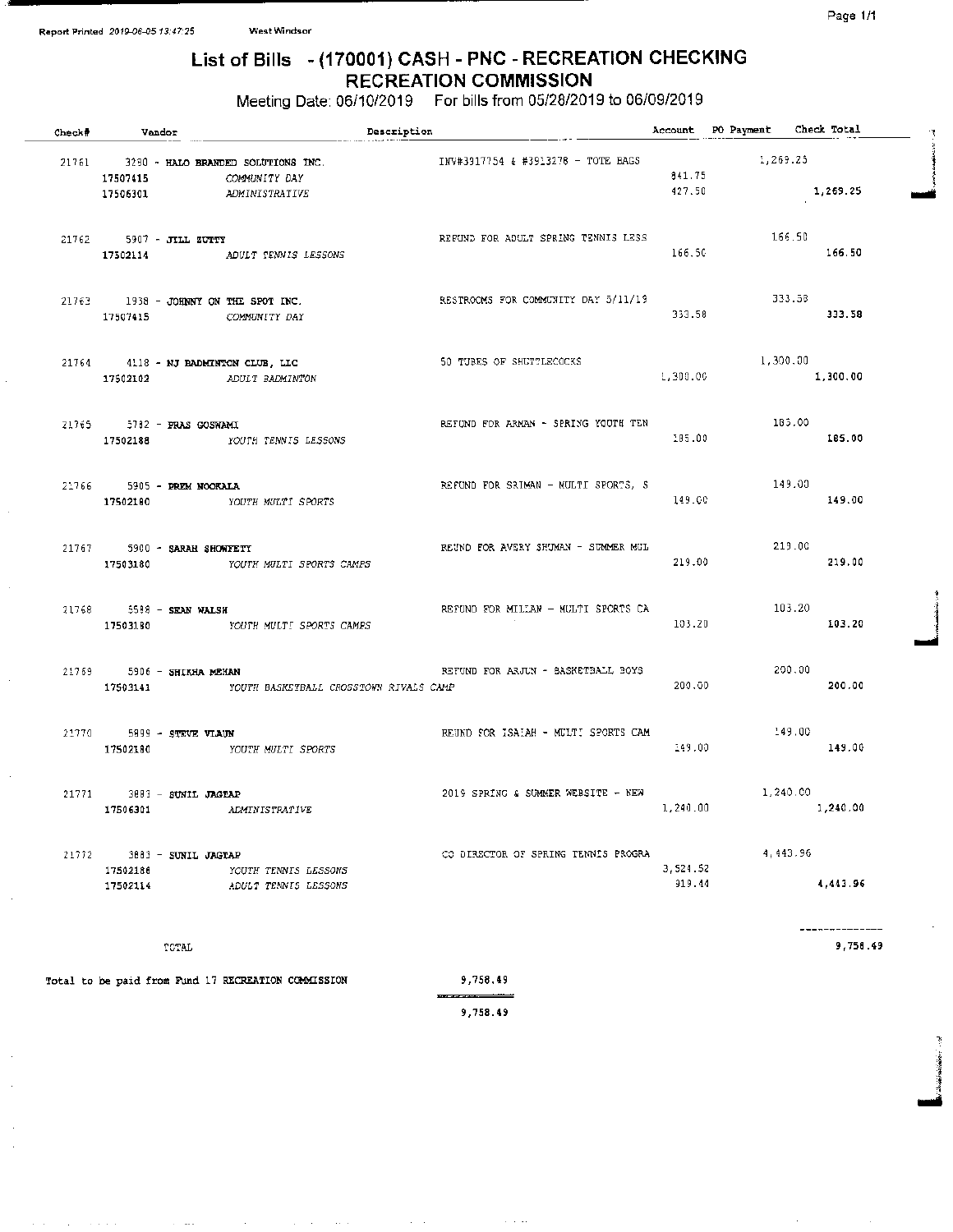$\tau$  , and an  $\tau$ 

# List of Bills - ( 260001) Cash- Pool Utility Operating POOL OPERATING FUND

Meeting Date: 06/10/2019 For bills from 05/28/2019 to 06/09/2019

| Check# |                                           | Vendor          | Description                                                            |                                                                                 |          | Account PO Payment | Check Total                |
|--------|-------------------------------------------|-----------------|------------------------------------------------------------------------|---------------------------------------------------------------------------------|----------|--------------------|----------------------------|
| 5575   | 26501210                                  |                 | Other Expenses-Consultant Fees                                         | 3056 - BENDAS LANDSCAPING (2008) PO 52545 2019 BLANKET - LANDSCAPE MAINTENANC   | 1,450.00 | 1,450.00           | 1,450.00                   |
| 5576   | $1544 - \text{CONFEY SAFFIT}$<br>26501246 |                 | Other Expenses-Program Expense                                         | PO 52821 FIRST AID SUPPLIES FOR WATERWORKS                                      | 851.07   | 851.07             | 851.07                     |
|        | 26501204                                  |                 | Other Expenses-Repair & Maint                                          | 5577 422 - DISTEFANO PLUMBING INC. 20 52839 SERVICE CALL ON 5/1 TO REPAIR BROKE | 1,020.75 | 1,020.75           | 1,020.75                   |
| 5578   | 26501354                                  |                 | Other Expenses-Tech/Spec Supplies                                      | 238 - J W KENNEDY & SON WELDING PO 52398 2019 BLANKET - CO2/CYLINDER RENTAL/    | 278.95   | 278.95             | 278.95                     |
|        | 264206                                    |                 | 5579 5893 - JUDITH L. STILLWAGON<br>Non Resident Individual Membership | PC 52830 REFUND FOR INCIVIDUAL NON-RESIDENT                                     | 305.00   | 305.00             | 305.00                     |
| 55BC   | 26501354                                  |                 | Other Expenses-Tech/Spec Supplies                                      | 4060 - LESLIE'S FOOLMART INC. 60 PO 52399 2019 BLANKET - POOL REAGANTS / SODA   | 192.43   | 192.43             | 192.43                     |
| 5581   | 26501327                                  |                 | 1262 - PRINCETON SUPPLY CORP.<br>Other Expenses-Janitorial Supplies    | PO 52400 2019 BLANKET - JANITORIAL SUPPLIES                                     | 1,406.33 | 1,406.33           | 1,406.33                   |
| 5582   | 26501215                                  |                 | Other Expenses-Electric & Gas                                          | 379 - FUBLIC SERVICE ELECTRIC & GAS PO 52020 2019 BIANKET - POOL ELECTRIC/GAS A | 2,017.92 | 2.017.92           | 2,017.92                   |
| 5583   | 26501210                                  |                 | 3296 - VECTOR SECURITY<br>Other Expenses-Consultant Fees               | PO 52019 2019 BLANKET - A/C# 198020 SECURITY                                    | 105.00   | 195.00             | 105.00                     |
| 5584   | 26501270                                  | $381 - VERIZON$ | Other Expenses-Telephone                                               | PO 52018 2019 BLANKET - TELEPHONE USAGE A/C                                     | 363.72   | 363.72             | 363.72                     |
|        |                                           | TOTAL.          |                                                                        |                                                                                 |          |                    | --------------<br>7,991.17 |
|        |                                           |                 | Total to be paid from Fund 26 POOL OFERATING FUND                      | 7.991.17<br>______________                                                      |          |                    |                            |

7, 991. 17

المتنظم لتراكبني والمنادي والمتحدث والمتحدث والمتحدث والمتحدث والمتحدث والمتحدث والمتحدث

 $\sim$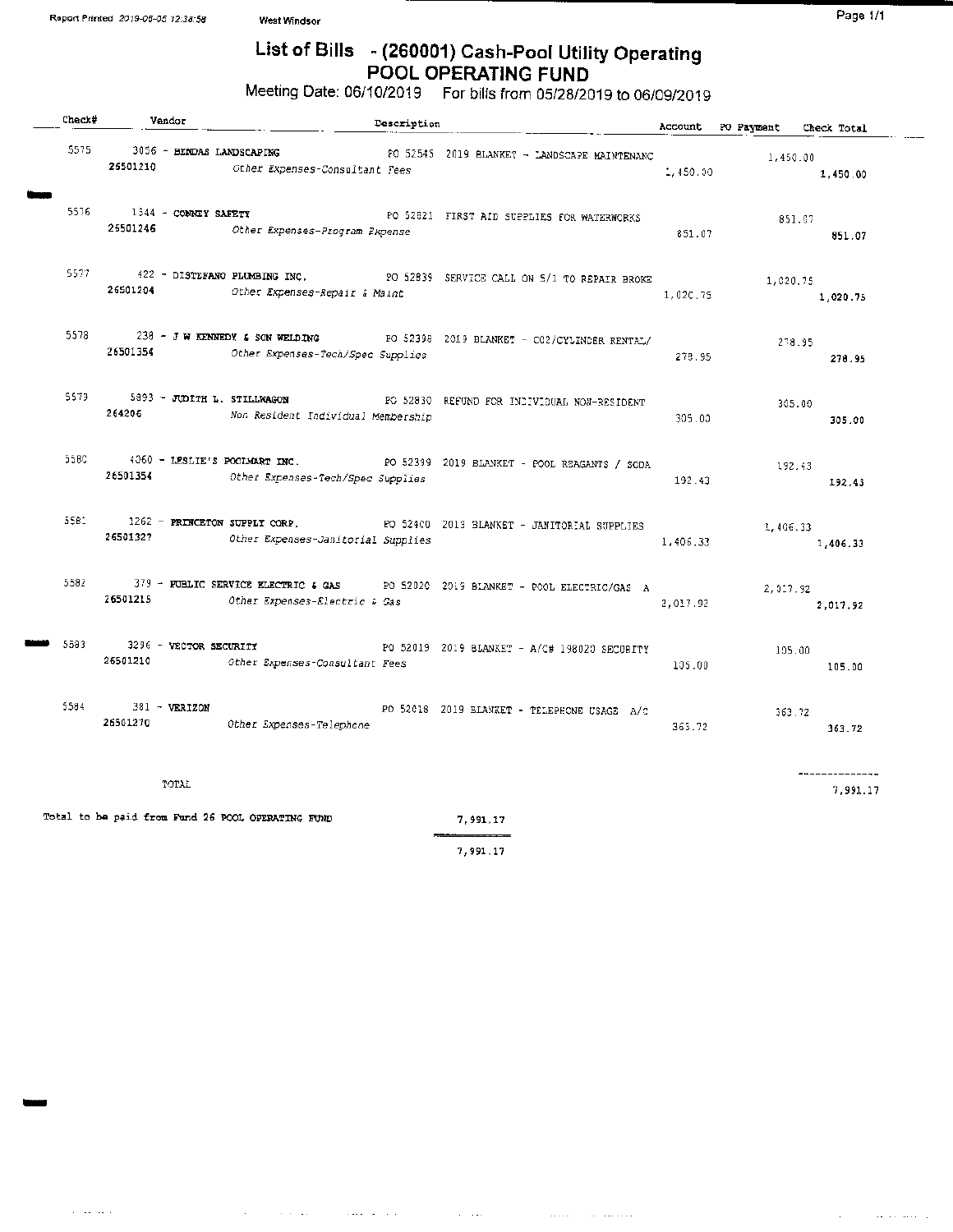$\cdots$ 

## List of Bills - ( 120013) CASH - SENIOR CENTER PNC TRUST OTHER

Meeting Date: 06/10/2019 For bills from 05/28/2019 to 06/09/2019

| Check# | Vendor                                    |                              | Description |                                                                                      |        | Account PO Payment | Check Total |
|--------|-------------------------------------------|------------------------------|-------------|--------------------------------------------------------------------------------------|--------|--------------------|-------------|
| 2917   | 1820 - DONNA FUCETOLA<br>121402           | SENIOR CITIZEN CENTER        |             | PO 52906 REIMBURSEMENT FOR SENIOR CAFE SUPPL                                         | 216.86 | 216.86             | 216.86      |
|        | 121402 SENIOR CITIZEN CENTER              |                              |             | 2918 4805 - LARRY WHITE THE RESEARCH POST ASSESS REIMBURSEMENT FOR YOGA MEDITATION S | 93.46  | 93.46              | 93.46       |
|        | 121402                                    | SENIOR CITIZEN CENTER        |             | 2919 5139 - NELIDA GARCIA SUN SUN 2019 BLANKET - SPANISH LANGUAGE CLA                | 300.00 | 300.00             | 300.00      |
|        | 121402                                    | SENIOR CITIZEN CENTER        |             | 2920 5482 - PRINTPOD, INC. PO 5270G "MAKE A SOCK" PROGRAM - 4/22, 4/29,              | 300.00 | 300.00             | 300.00      |
|        | 121402 SENIGR CITIZEN CENTER              |                              |             | 2921 2850 - THEODORE OTTEN JR. 2015 2019 BLANKET - MUSIC/OPERA APPRECIA              | 175.00 | 175.00             | 175.00      |
| 2922   |                                           | 121402 SENIOR CITIZEN CENTER |             | $3340 - \text{vtn}$ TIER $2019$ BLANKET - ZUMBA DANCE CLASSES                        | 250.00 | 250.00             | 250.00      |
|        | 121402                                    | SENIOR CITIZEN CENTER        |             | 2923 2254 - WWT SENIOR CENTER PETTI CASH ACCT BEINBURSE FOR CK#1934 & #1935          | 443.90 | 443.90             | 443.90      |
|        | TOTAL                                     |                              |             |                                                                                      |        |                    | 1,779.22    |
|        | Total to be paid from Fund 12 TRUST OTHER |                              |             | 1,779.22<br>_________                                                                |        |                    |             |

1, 779. 22

and and a common and a

Page 1/1

i

l

نے

 $\mathcal{L} = \mathcal{L}$  , where  $\mathcal{L} = \mathcal{L}$